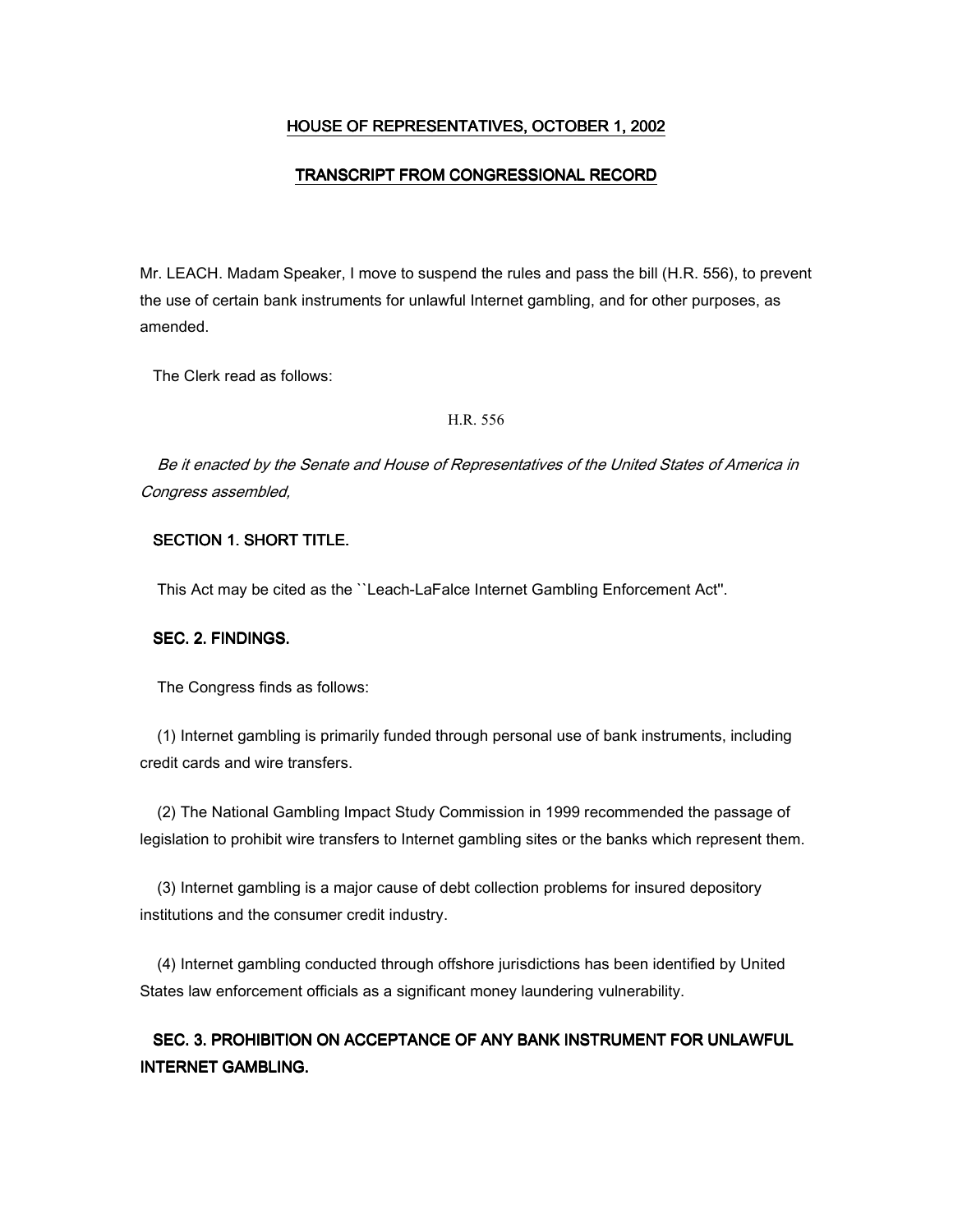(a) IN GENERAL.--No person engaged in the business of betting or wagering may knowingly accept, in connection with the participation of another person in unlawful Internet gambling--

 (1) credit, or the proceeds of credit, extended to or on behalf of such other person (including credit extended through the use of a credit card);

 (2) an electronic fund transfer or funds transmitted by or through a money transmitting business, or the proceeds of an electronic fund transfer or money transmitting service, from or on behalf of the other person;

 (3) any check, draft, or similar instrument which is drawn by or on behalf of the other person and is drawn on or payable at or through any financial institution; or

 (4) the proceeds of any other form of financial transaction as the Secretary may prescribe by regulation which involves a financial institution as a payor or financial intermediary on behalf of or for the benefit of the other person.

(b) DEFINITIONS.--For purposes of this Act, the following definitions shall apply:

 $(1)$  BETS OR WAGERS.--The term "bets or wagers"--

 (A) means the staking or risking by any person of something of value upon the outcome of a contest of others, a sporting event, or a game subject to chance, upon an agreement or understanding that the person or another person will receive something of greater value than the amount staked or risked in the event of a certain outcome;

 (B) includes the purchase of a chance or opportunity to win a lottery or other prize (which opportunity to win is predominantly subject to chance);

(C) includes any scheme of a type described in section 3702 of title 28, United States Code;

 (D) includes any instructions or information pertaining to the establishment or movement of funds in an account by the bettor or customer with the business of betting or wagering; and

(E) does not include--

 (i) any activity governed by the securities laws (as that term is defined in section 3(a)(47) of the Securities Exchange Act of 1934) for the purchase or sale of securities (as that term is defined in section 3(a)(10) of such Act);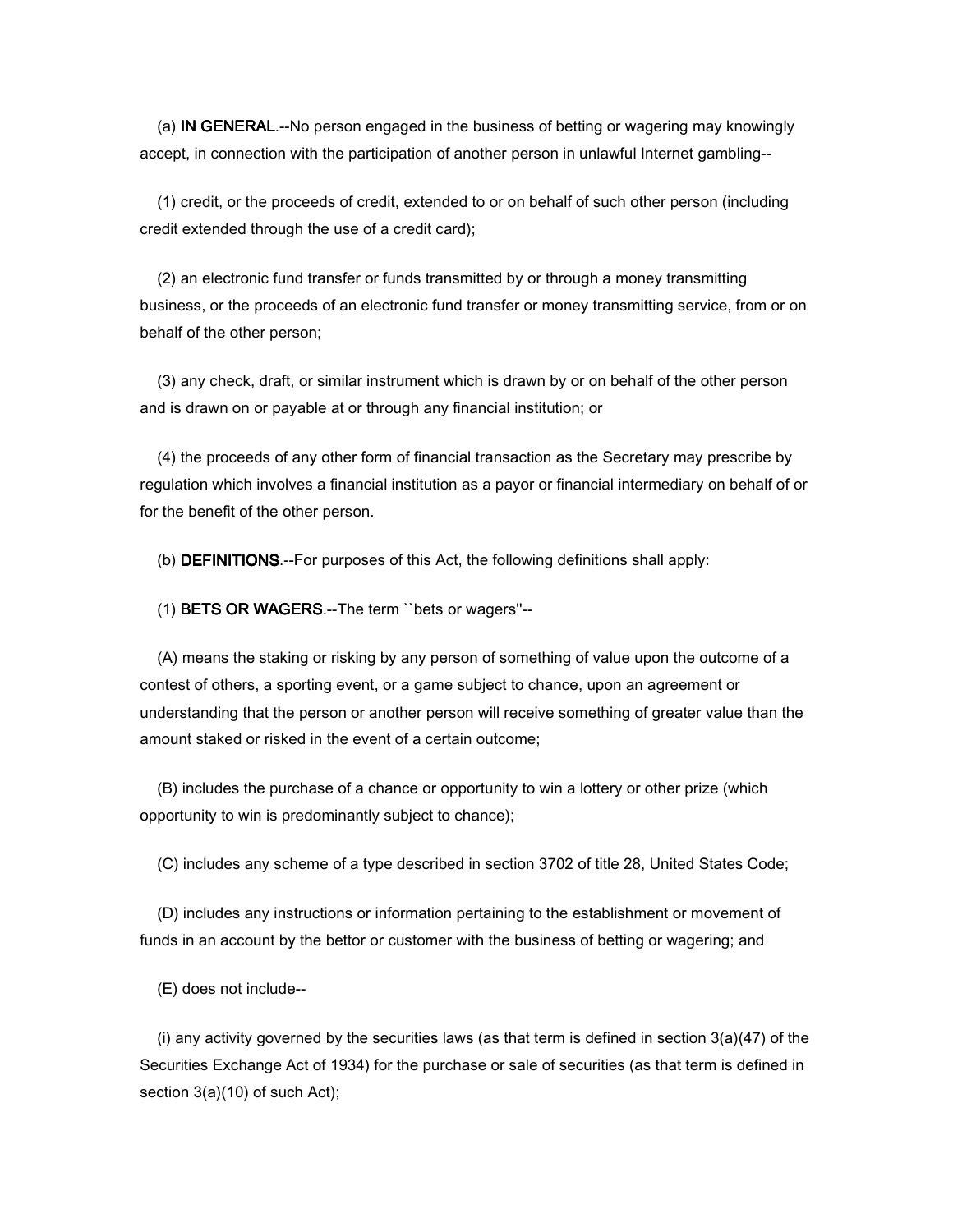(ii) any transaction conducted on or subject to the rules of a registered entity or exempt board of trade pursuant to the Commodity Exchange Act;

(iii) any over-the-counter derivative instrument;

(iv) any other transaction that--

(I) is excluded or exempt from regulation under the Commodity Exchange Act; or

 (II) is exempt from State gaming or bucket shop laws under section 12(e) of the Commodity Exchange Act or section 28(a) of the Securities Exchange Act of 1934;

(v) any contract of indemnity or guarantee;

(vi) any contract for insurance;

 (vii) any deposit or other transaction with a depository institution (as defined in section 3(c) of the Federal Deposit Insurance Act);

(viii) any participation in a simulation sports game or an educational game or contest that--

 (I) is not dependent solely on the outcome of any single sporting event or nonparticipant's singular individual performance in any single sporting event;

 (II) has an outcome that reflects the relative knowledge and skill of the participants with such outcome determined predominantly by accumulated statistical results of sporting events; and

 (III) offers a prize or award to a participant that is established in advance of the game or contest and is not determined by the number of participants or the amount of any fees paid by those participants; and

(ix) any lawful transaction with a business licensed or authorized by a State.

(2) BUSINESS OF BETTING OR WAGERING.--The term ``business of betting or wagering" does not include, other than for purposes of subsection (e), any creditor, credit card issuer, insured depository institution, financial institution, operator of a terminal at which an electronic fund transfer may be initiated, money transmitting business, or international, national, regional, or local network utilized to effect a credit transaction, electronic fund transfer, stored value product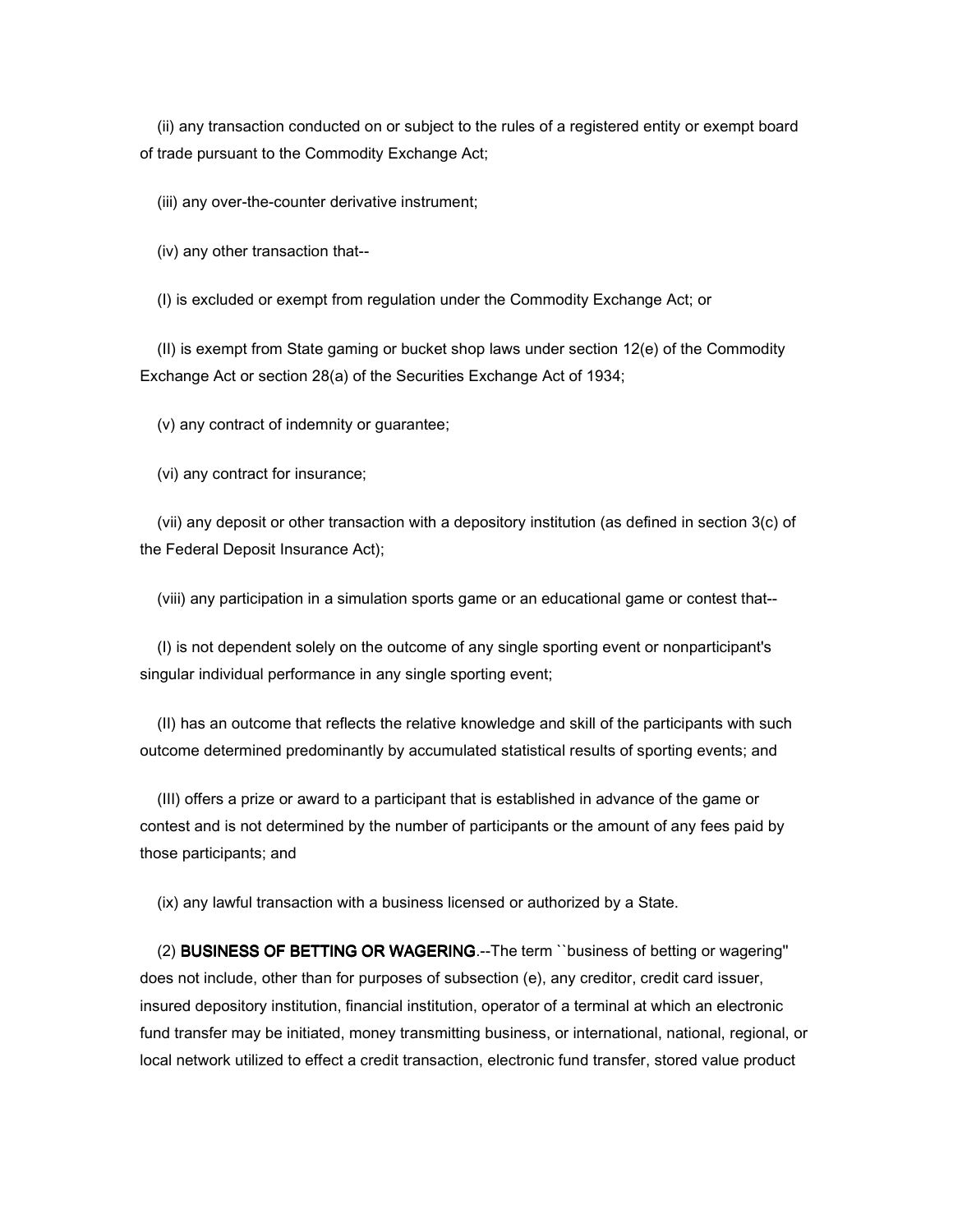transaction, or money transmitting service, or any participant in such network, or any interactive computer service or telecommunications service.

(3) DESIGNATED PAYMENT SYSTEM DEFINED.--The term "designated payment system" means any system utilized by any creditor, credit card issuer, financial institution, operator of a terminal at which an electronic fund transfer may be initiated, money transmitting business, or international, national, regional, or local network utilized to effect a credit transaction, electronic fund transfer, or money transmitting service, or any participant in such network, that the Secretary, in consultation with the Board of Governors of the Federal Reserve System and the Attorney General, determines, by regulation or order, could be utilized in connection with, or to facilitate, any restricted transaction.

(4) **INTERNET**.--The term ``Internet" means the international computer network of interoperable packet switched data networks.

(5) **INTERACTIVE COMPUTER SERVICE** .-- The term ``interactive computer service" has the same meaning as in section 230(f) of the Communications Act of 1934.

(6) RESTRICTED TRANSACTION.--The term "restricted transaction" means any transaction or transmittal involving any credit, funds, instrument, or proceeds described in any paragraph of subsection (a) which the recipient is prohibited from accepting under subsection (a).

(7) UNLAWFUL INTERNET GAMBLING.--The term ``unlawful Internet gambling" means to place, receive, or otherwise transmit a bet or wager by any means which involves the use, at least in part, of the Internet where such bet or wager is unlawful under any applicable Federal or State law in the State in which the bet or wager is initiated, received, or otherwise made.

#### $(8)$  OTHER TERMS. $-$

(A) CREDIT; CREDITOR; AND CREDIT CARD.--The terms "credit", "creditor", and "credit card'' have the meanings given such terms in section 103 of the Truth in Lending Act.

(B) **ELECTRONIC FUND TRANSFER**.--The term "electronic fund transfer"--

(i) has the meaning given such term in section 903 of the Electronic Fund Transfer Act; and

 (ii) includes any fund transfer covered by Article 4A of the Uniform Commercial Code, as in effect in any State.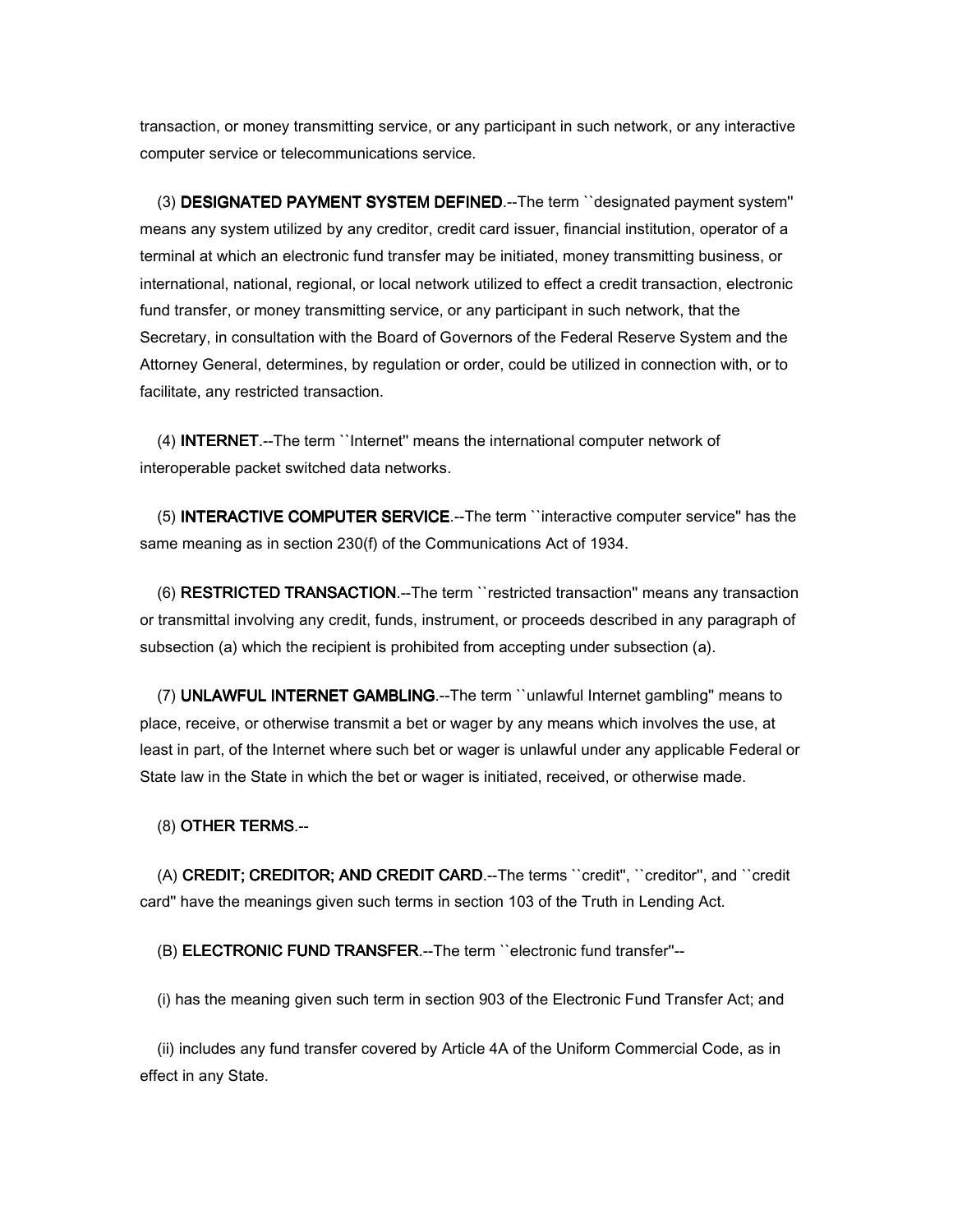(C) FINANCIAL INSTITUTION.--The term "financial institution" has the meaning given such term in section 903 of the Electronic Fund Transfer Act.

(D) MONEY TRANSMITTING BUSINESS AND MONEY TRANSMITTING SERVICE .-- The terms ``money transmitting business'' and ``money transmitting service'' have the meanings given such terms in section 5330(d) of title 31, United States Code.

 $(E)$  SECRETARY.--The term ``Secretary'' means the Secretary of the Treasury.

(c) CIVIL REMEDIES.--

(1) JURISDICTION.--The district courts of the United States shall have original and exclusive jurisdiction to prevent and restrain violations of this section by issuing appropriate orders in accordance with this section, regardless of whether a prosecution has been initiated under this section.

(2) PROCEEDINGS.--

## (A) INSTITUTION BY FEDERAL GOVERNMENT.--

(i) IN GENERAL --- The United States, acting through the Attorney General, may institute proceedings under this subsection to prevent or restrain a violation of this section.

 (ii) RELIEF.--Upon application of the United States under this subparagraph, the district court may enter a preliminary injunction or an injunction against any person to prevent or restrain a violation of this section, in accordance with Rule 65 of the Federal Rules of Civil Procedure.

# (B) INSTITUTION BY STATE ATTORNEY GENERAL.--

(i) IN GENERAL --The attorney general of a State (or other appropriate State official) in which a violation of this section allegedly has occurred or will occur may institute proceedings under this subsection to prevent or restrain the violation.

 (ii) RELIEF.--Upon application of the attorney general (or other appropriate State official) of an affected State under this subparagraph, the district court may enter a preliminary injunction or an injunction against any person to prevent or restrain a violation of this section, in accordance with Rule 65 of the Federal Rules of Civil Procedure.

(C) INDIAN LANDS.--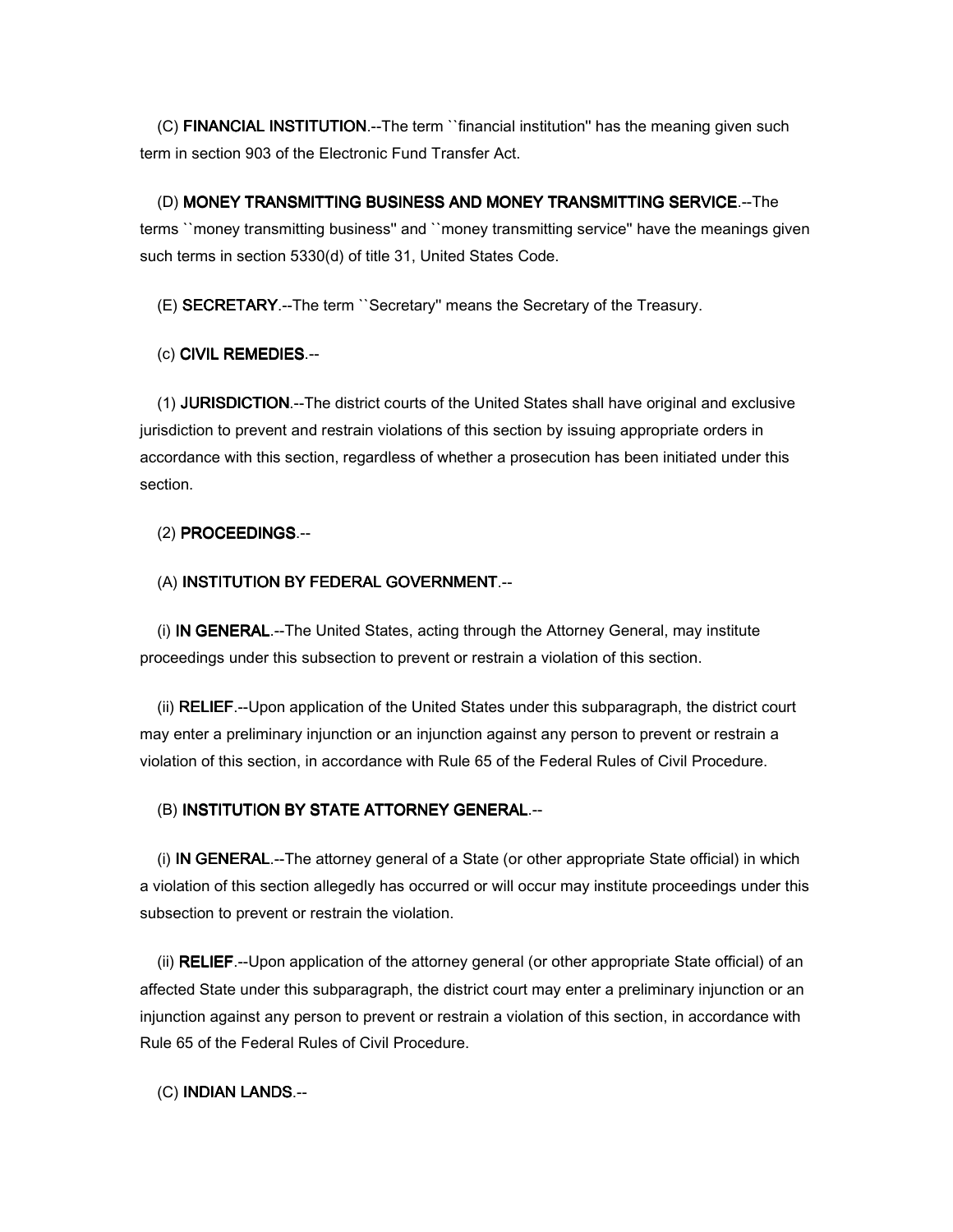(i) IN GENERAL  $-$ -Notwithstanding subparagraphs  $(A)$  and  $(B)$ , for a violation that is alleged to have occurred, or may occur, on Indian lands (as that term is defined in section 4 of the Indian Gaming Regulatory Act)--

 (I) the United States shall have the enforcement authority provided under subparagraph (A); and

 (II) the enforcement authorities specified in an applicable Tribal-State compact negotiated under section 11 of the Indian Gaming Regulatory Act shall be carried out in accordance with that compact.

(ii) RULE OF CONSTRUCTION.--No provision of this section shall be construed as altering, superseding, or otherwise affecting the application of the Indian Gaming Regulatory Act.

(3) EXPEDITED PROCEEDINGS.--In addition to any proceeding under paragraph (2), a district court may, in exigent circumstances, enter a temporary restraining order against a person alleged to be in violation of this section upon application of the United States under paragraph (2)(A), or the attorney general (or other appropriate State official) of an affected State under paragraph (2)(B), in accordance with Rule 65(b) of the Federal Rules of Civil Procedure.

#### (4) LIMITATION RELATING TO INTERACTIVE COMPUTER SERVICES.--

(A) IN GENERAL .-- Relief granted under this subsection against an interactive computer service shall--

 (i) be limited to the removal of, or disabling of access to, an online site violating this section, or a hypertext link to an online site violating this section, that resides on a computer server that such service controls or operates; except this limitation shall not apply if the service is subject to liability under this section pursuant to subsection (e);

 (ii) be available only after notice to the interactive computer service and an opportunity for the service to appear are provided;

 (iii) not impose any obligation on an interactive computer service to monitor its service or to affirmatively seek facts indicating activity violating this section;

(iv) specify the interactive computer service to which it applies; and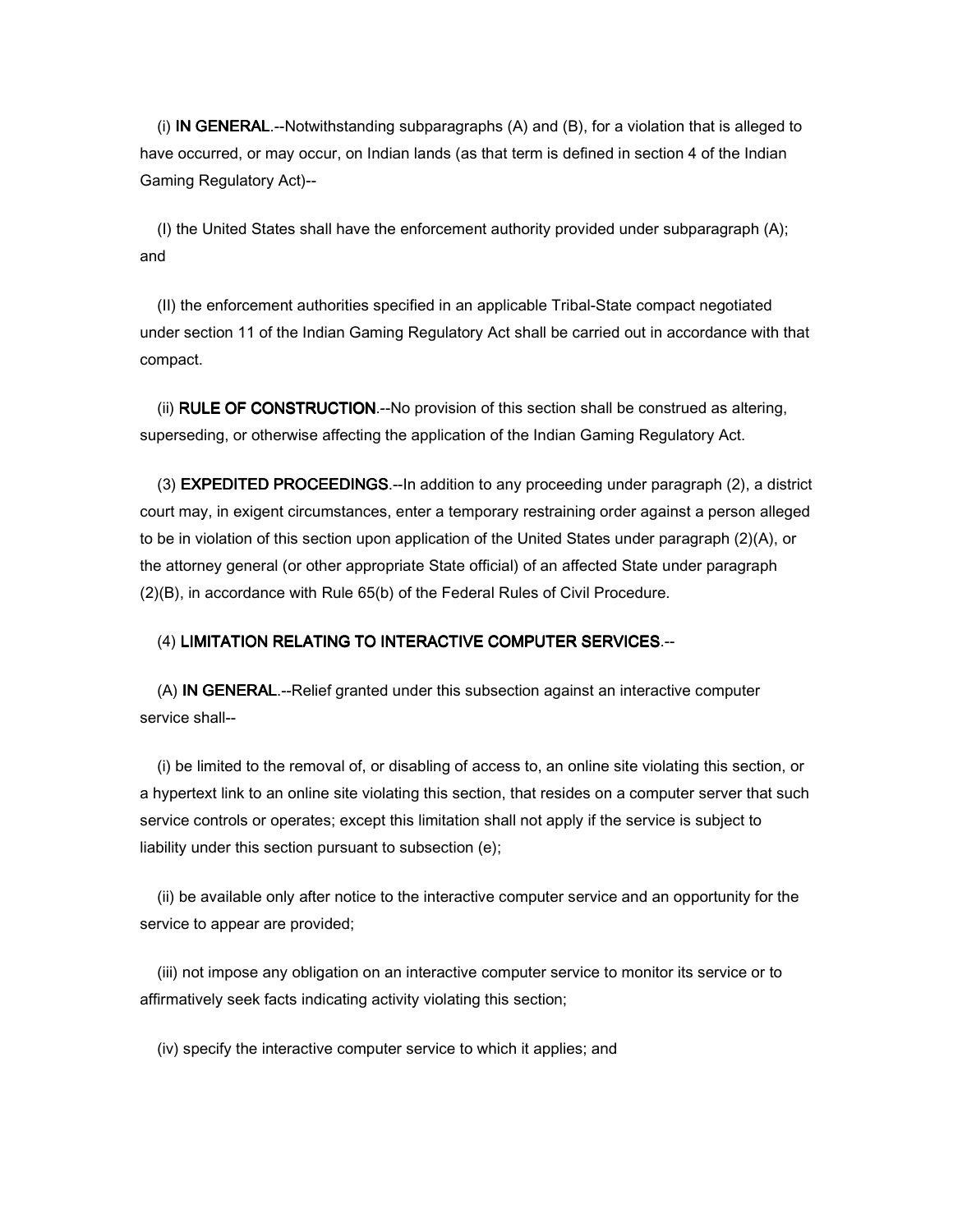(v) specifically identify the location of the online site or hypertext link to be removed or access to which is to be disabled.

 (B) COORDINATION WITH OTHER LAW.--An interactive computer service that does not violate this section shall not be liable under section 1084 of title 18, except this limitation shall not apply if an interactive computer service has actual knowledge and control of bets and wagers and--

 (i) operates, manages, supervises, or directs an Internet website at which unlawful bets or wagers may be placed, received, or otherwise made or at which unlawful bets or wagers are offered to be placed, received, or otherwise made; or

 (ii) owns or controls, or is owned or controlled by, any person who operates, manages, supervises, or directs an Internet website at which unlawful bets or wagers may be placed, received, or otherwise made or at which unlawful bets or wagers are offered to be placed, received, or otherwise made.

(5) **FACTORS TO BE CONSIDERED IN CERTAIN CASES.--In considering granting relief** under this subsection against any payment system, or any participant in a payment system that is a creditor, credit card issuer, financial institution, operator of a terminal at which an electronic fund transfer may be initiated, money transmitting business, or international, national, regional, or local network utilized to effect a credit transaction, electronic fund transfer, or money transmitting service, or a participant in such network, the court shall consider the following factors:

 (A) The extent to which such person is extending credit or transmitting funds knowing the transaction is in connection with unlawful Internet gambling.

 (B) The history of such person in extending credit or transmitting funds knowing the transaction is in connection with unlawful Internet gambling.

 (C) The extent to which such person has established and is maintaining policies and procedures in compliance with regulations prescribed under subsection (f).

 (D) The feasibility that any specific remedy prescribed in the order issued under this subsection can be implemented by such person without substantial deviation from normal business practice.

(E) The costs and burdens the specific remedy will have on such person.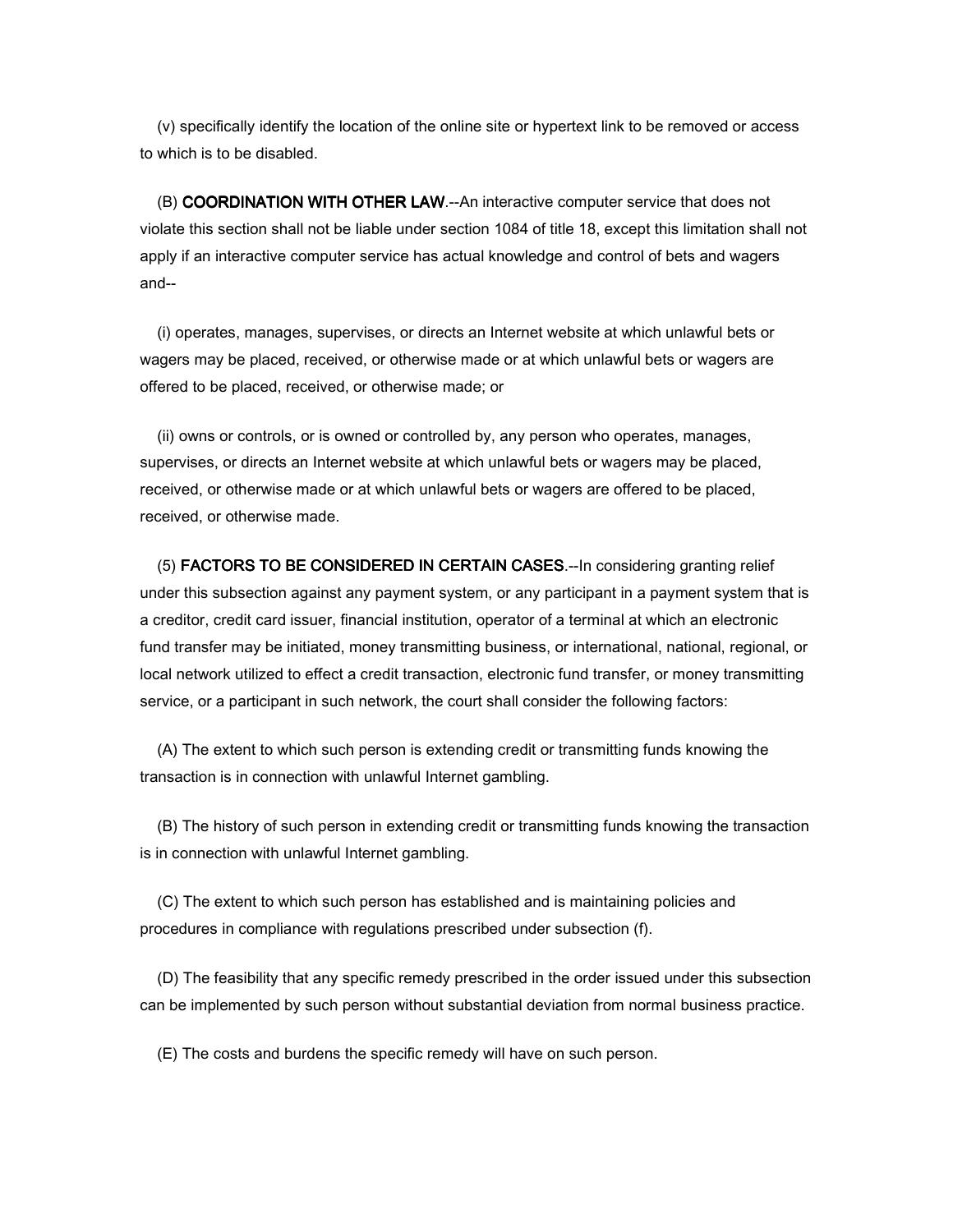(6) NOTICE TO REGULATORS AND FINANCIAL INSTITUTIONS.--Before initiating any proceeding under paragraph (2) with respect to a violation or potential violation of this section by any creditor, credit card issuer, financial institution, operator of a terminal at which an electronic fund transfer may be initiated, money transmitting business, or international, national, regional, or local network utilized to effect a credit transaction, electronic fund transfer, or money transmitting service, or any participant in such network, the Attorney General of the United States or an attorney general of a State (or other appropriate State official) shall--

 (A) notify such person, and the appropriate regulatory agency (as determined in accordance with subsection (f)(5)) for such person, of such violation or potential violation and the remedy to be sought in such proceeding; and

 (B) allow such person 30 days to implement a reasonable remedy for the violation or potential violation, consistent with the factors described in paragraph (5) and in conjunction with such action as the appropriate regulatory agency may take.

## (d) CRIMINAL PENALTY.--

(1) IN GENERAL.--Whoever violates this section shall be fined under title 18, United States Code, or imprisoned for not more than 5 years, or both.

(2) PERMANENT INJUNCTION.--Upon conviction of a person under this subsection, the court may enter a permanent injunction enjoining such person from placing, receiving, or otherwise making illegal bets or wagers or sending, receiving, or inviting information assisting in the placing of bets or wagers.

(e) CIRCUMVENTIONS PROHIBITED.--Notwithstanding subsection (b)(2), a creditor, credit card issuer, financial institution, operator of a terminal at which an electronic fund transfer may be initiated, money transmitting business, or international, national, regional, or local network utilized to effect a credit transaction, electronic fund transfer, or money transmitting service, or any participant in such network, or any interactive computer service or telecommunications service, may be liable under this section if such creditor, issuer, institution, operator,

#### [Page: H6841] **GPO's PDF**

business, network, or participant has actual knowledge and control of bets and wagers and-- (1) operates, manages, supervises, or directs an Internet website at which unlawful bets or wagers may be placed, received, or otherwise made or at which unlawful bets or wagers are offered to be placed, received, or otherwise made; or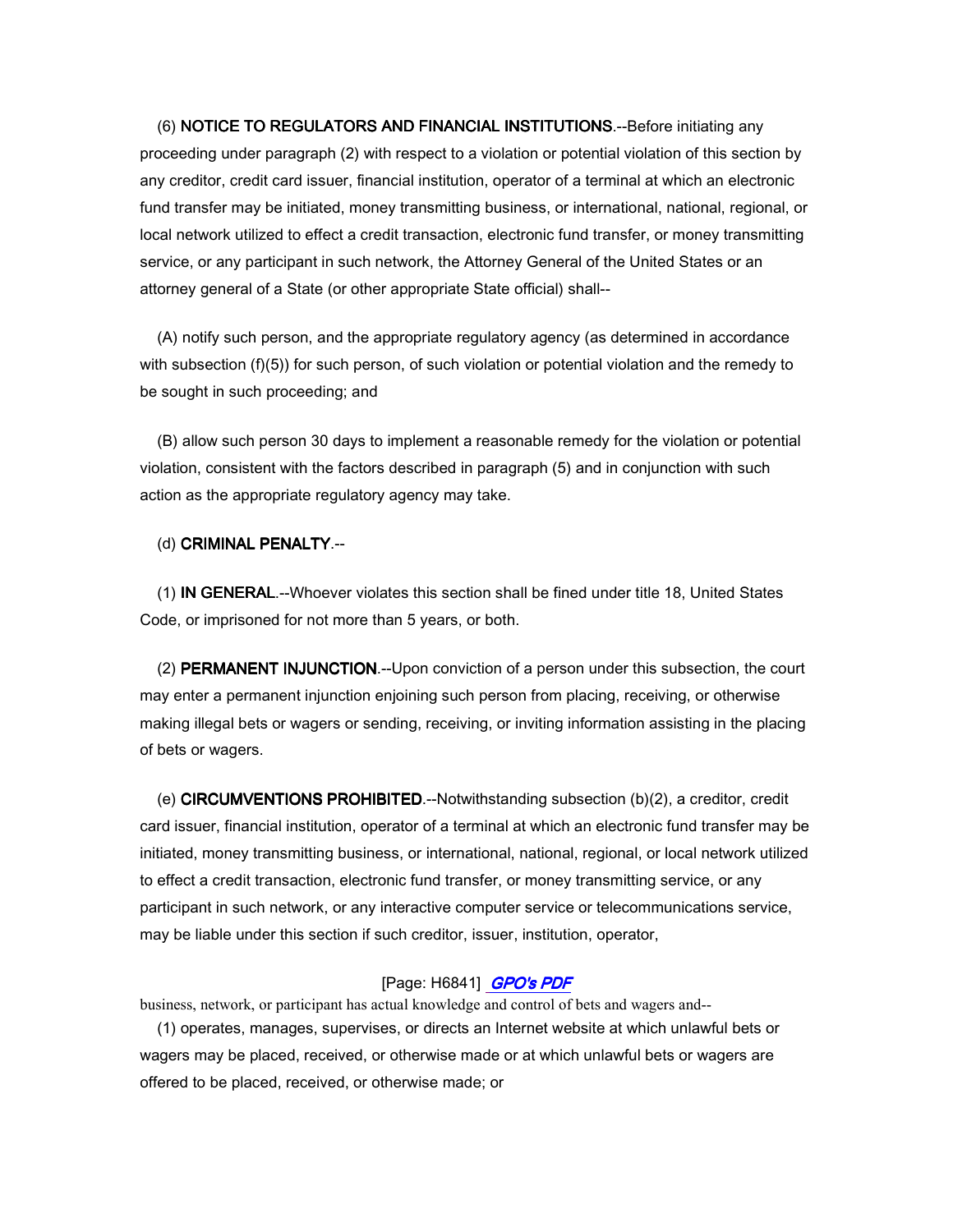(2) owns or controls, or is owned or controlled by, any person who operates, manages, supervises, or directs an Internet website at which unlawful bets or wagers may be placed, received, or otherwise made or at which unlawful bets or wagers are offered to be placed, received, or otherwise made.

# (f) POLICIES AND PROCEDURES TO IDENTIFY AND PREVENT RESTRICTED TRANSACTIONS IN PAYMENT FOR UNLAWFUL INTERNET GAMBLING.--

 $(1)$  REGULATIONS.--Before the end of the 6-month period beginning on the date of the enactment of this Act, the Secretary of the Treasury, in consultation with the Board of Governors of the Federal Reserve System and the Attorney General, shall prescribe regulations requiring any designated payment system to establish policies and procedures reasonably designed to identify and prevent restricted transactions in any of the following ways:

(A) The establishment of policies and procedures that--

 (i) allow the payment system and any person involved in the payment system to identify restricted transactions by means of codes in authorization messages or by other means; and

 (ii) block restricted transactions identified as a result of the policies and procedures developed pursuant to clause (i).

 (B) The establishment of policies and procedures that prevent the acceptance of the products or services of the payment system in connection with a restricted transaction.

(2) REQUIREMENTS FOR POLICIES AND PROCEDURES.--In prescribing regulations pursuant to paragraph (1), the Secretary shall--

 (A) identify types of policies and procedures, including nonexclusive examples, which would be deemed to be ``reasonably designed to identify'' and ``reasonably designed to block'' or to ``prevent the acceptance of the products or services'' with respect to each type of transaction, such as, should credit card transactions be so designated, identifying transactions by a code or codes in the authorization message and denying authorization of a credit card transaction in response to an authorization message;

 (B) to the extent practical, permit any participant in a payment system to choose among alternative means of identifying and blocking, or otherwise preventing the acceptance of the products or services of the payment system or participant in connection with, restricted transactions; and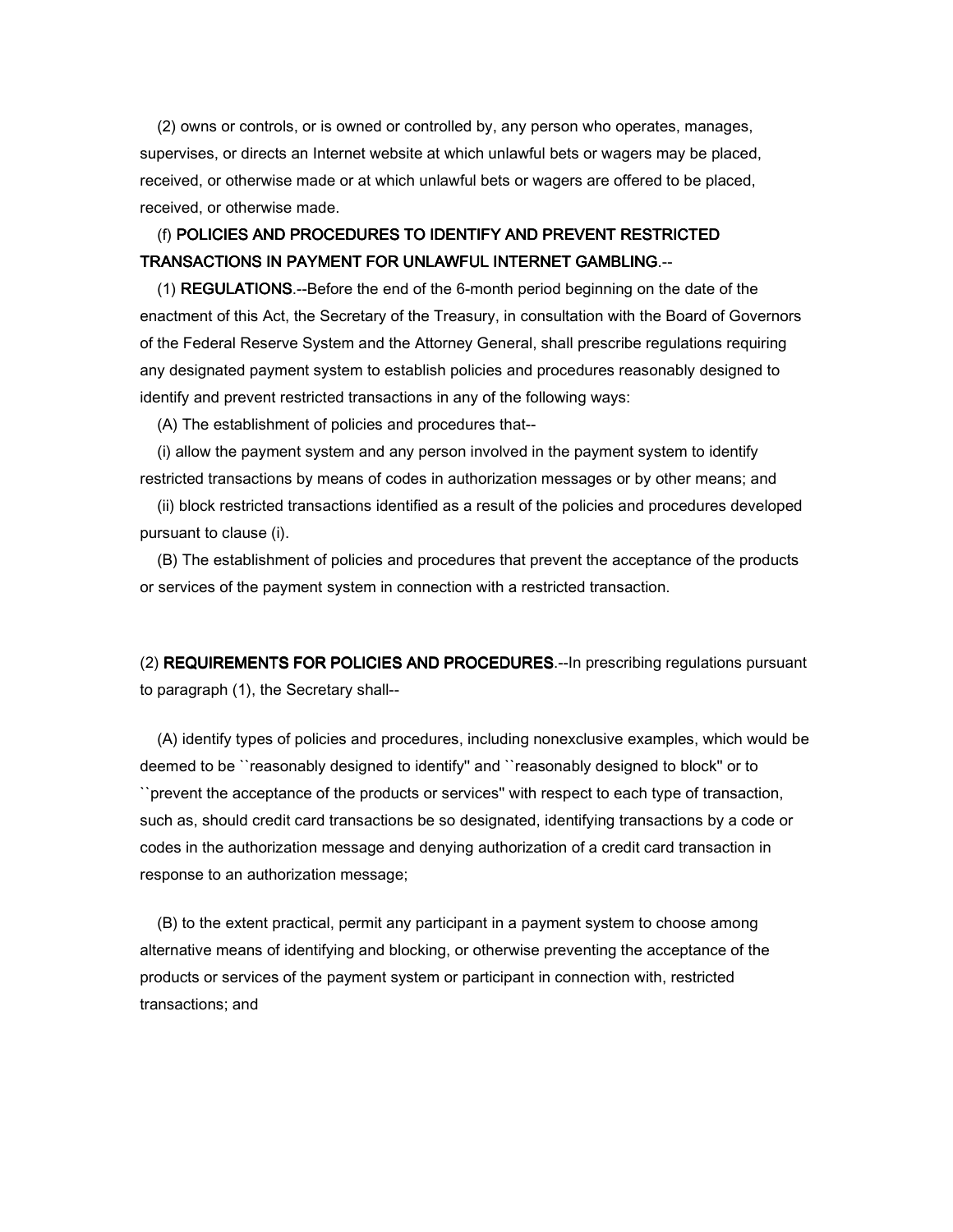(C) consider exempting restricted transactions from any requirement under paragraph (1) if the Secretary finds that it is not reasonably practical to identify and block, or otherwise prevent, such transactions.

(3) COMPLIANCE WITH PAYMENT SYSTEM POLICIES AND PROCEDURES.--A creditor, credit card issuer, financial institution, operator of a terminal at which an electronic fund transfer may be initiated, money transmitting business, or international, national, regional, or local network utilized to effect a credit transaction, electronic fund transfer, or money transmitting service, or a participant in such network, meets the requirement of paragraph (1) if--

 (A) such person relies on and complies with the policies and procedures of a designated payment system of which it is a member or participant to--

(i) identify and block restricted transactions; or

 (ii) otherwise prevent the acceptance of the products or services of the payment system, member, or participant in connection with restricted transactions; and

 (B) such policies and procedures of the designated payment system comply with the requirements of regulations prescribed under paragraph (1).

#### (4) NO LIABILITY FOR BLOCKING OR REFUSING TO HONOR RESTRICTED

TRANSACTIONS.--A person that is subject to a regulation prescribed or order issued under this subsection and blocks, or otherwise refuses to honor, a restricted transaction, or as a member of a designated payment system relies on the policies and procedures of the payment system, in an effort to comply with this section shall not be liable to any party for such action.

(5) ENFORCEMENT.--This subsection shall be enforced by the Federal functional regulators and the Federal Trade Commission under applicable law in the manner provided in section 505(a) of the Gramm-Leach-Bliley Act.

## SEC. 4. INTERNET GAMBLING IN OR THROUGH FOREIGN JURISDICTIONS.

(a) IN GENERAL.--In deliberations between the United States Government and any other country on money laundering, corruption, and crime issues, the United States Government should--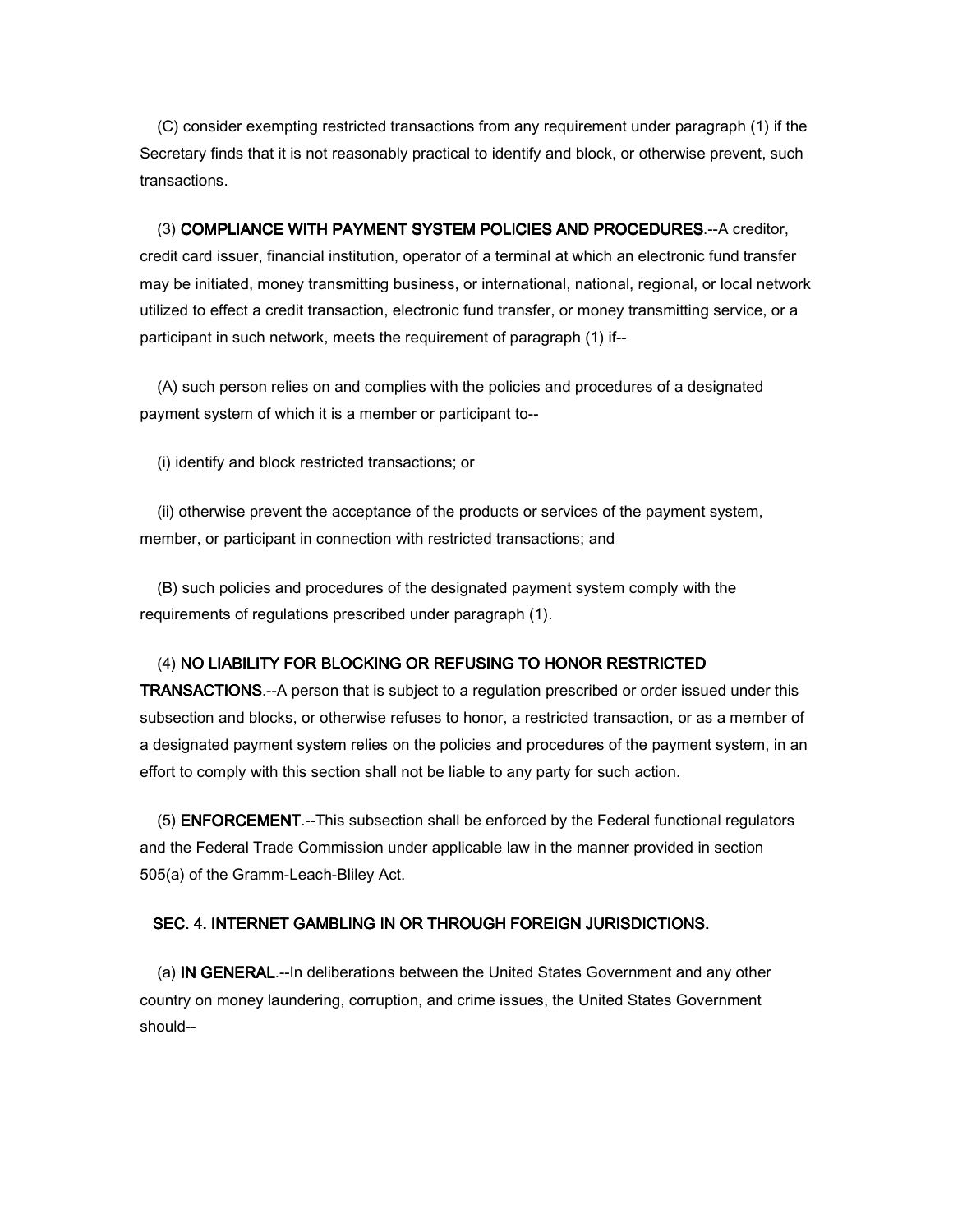(1) encourage cooperation by foreign governments and relevant international fora in identifying whether Internet gambling operations are being used for money laundering, corruption, or other crimes;

 (2) advance policies that promote the cooperation of foreign governments, through information sharing or other measures, in the enforcement of this Act; and

 (3) encourage the Financial Action Task Force on Money Laundering, in its annual report on money laundering typologies, to study the extent to which Internet gambling operations are being used for money laundering.

(b) REPORT REQUIRED.--The Secretary of the Treasury shall submit an annual report to the Congress on the deliberations between the United States and other countries on issues relating to Internet gambling.

### SEC. 5. AMENDMENTS TO GAMBLING PROVISIONS.

(a) **AMENDMENT TO DEFINITION** --Section 1081 of title 18, United States Code, is amended--

 (1) by designating the five undesignated paragraphs that begin with ``The term'' as paragraphs (1) through (5), respectively; and

(2) in paragraph (5), as so designated--

- (A) by striking ``wire communication'' and inserting ``communication'';
- (B) by inserting ``satellite, microwave,'' after ``cable,''; and
- (C) by inserting ``(whether fixed or mobile)'' after ``connection''.

#### (b) INCREASE IN PENALTY FOR UNLAWFUL WIRE TRANSFERS OF WAGERING

**INFORMATION.**--Section 1084(a) of title 18, United States Code, is amended by striking "two years'' and inserting ``5 years''.

The SPEAKER pro tempore. Pursuant to the rule, the gentleman from lowa (Mr. Leach) and the gentleman from New York (Mr. LaFalce) each will control 20 minutes.

The Chair recognizes the gentleman from Iowa (Mr. Leach).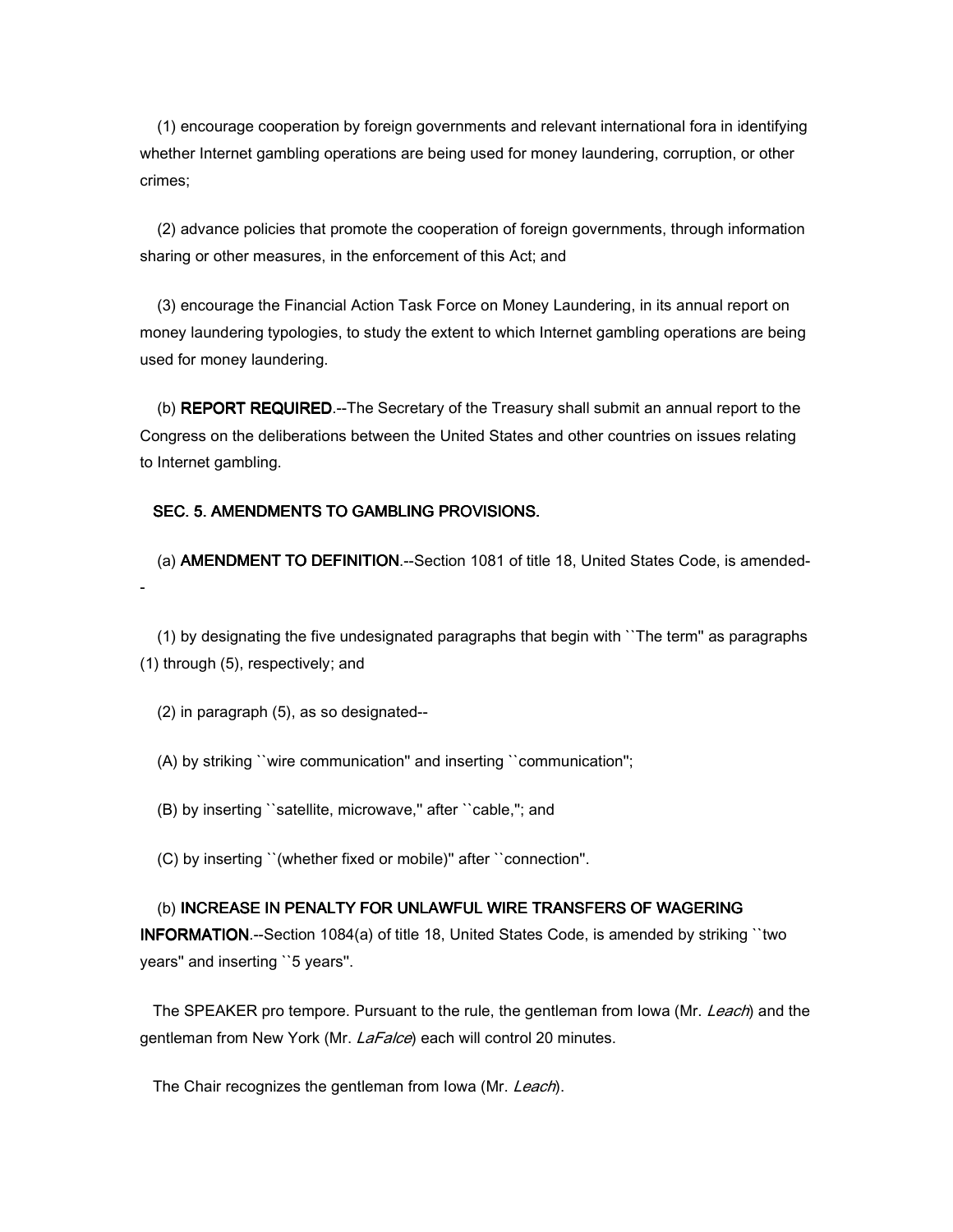GENERAL LEAVE

 Mr. LEACH. Madam Speaker, I ask unanimous consent that all Members may have 5 legislative days within which to revise and extend their remarks on this legislation and to insert extraneous material.

The SPEAKER pro tempore. Is there objection to the request of the gentleman from Iowa?

There was no objection.

Mr. LEACH. Madam Speaker, I yield myself such time as I may consume.

First, let me express my gratitude to the gentleman from Ohio (Mr.  $Ox/\langle e \rangle$ ), the gentleman from Wisconsin (Mr. *Sensenbrenner*), the gentleman from New York (Mr. LaFalce), the gentleman from Alabama (Mr. Bachus), the gentlewoman from New York (Mrs. Kelly), the gentleman from Virginia (Mr. *Goodlatte*), the gentleman from Virginia (Mr. *Wolf*), the gentleman from Nebraska (Mr. *Osborne*), the gentleman from Michigan (Mr. *Rogers*), as well as the gentleman from Pennsylvania (Mr. Pitts) for their commitment and leadership on this subject.

 I would also like to express my appreciation to groups ranging from the Christian Coalition to the Family Research Council, from the NCAA to the NFL and Major League Baseball for their support of this legislation.

 The problem posed by Internet gambling is one we ignore at our peril. Gambling on the Internet is fast becoming one of the most critical issues confronting the American family. Casino gambling as it has been sanctioned in Western democracies is only allowed to exist with comprehensive regulation, to protect participants from fraud, and to prevent criminal manipulation of the industry. Generally, casinos also add entertainment and involve elements of socialization. Gambling alone, on the other hand, whether using a laptop at home or computer in the workplace, involves no entertainment or socialization element and lacks the fundamental protections of law and regulation.

 The very characteristics that make the Internet such a valuable resource are also the reasons why it has such huge potential to impinge on the stability of the American family, American financial institutions, and our national security. The easy access, anonymity, and speed of transactions which make such positive contributions to efficiency and cost for legitimate American enterprises also in the case of gambling make safeguards for society impractical. Internet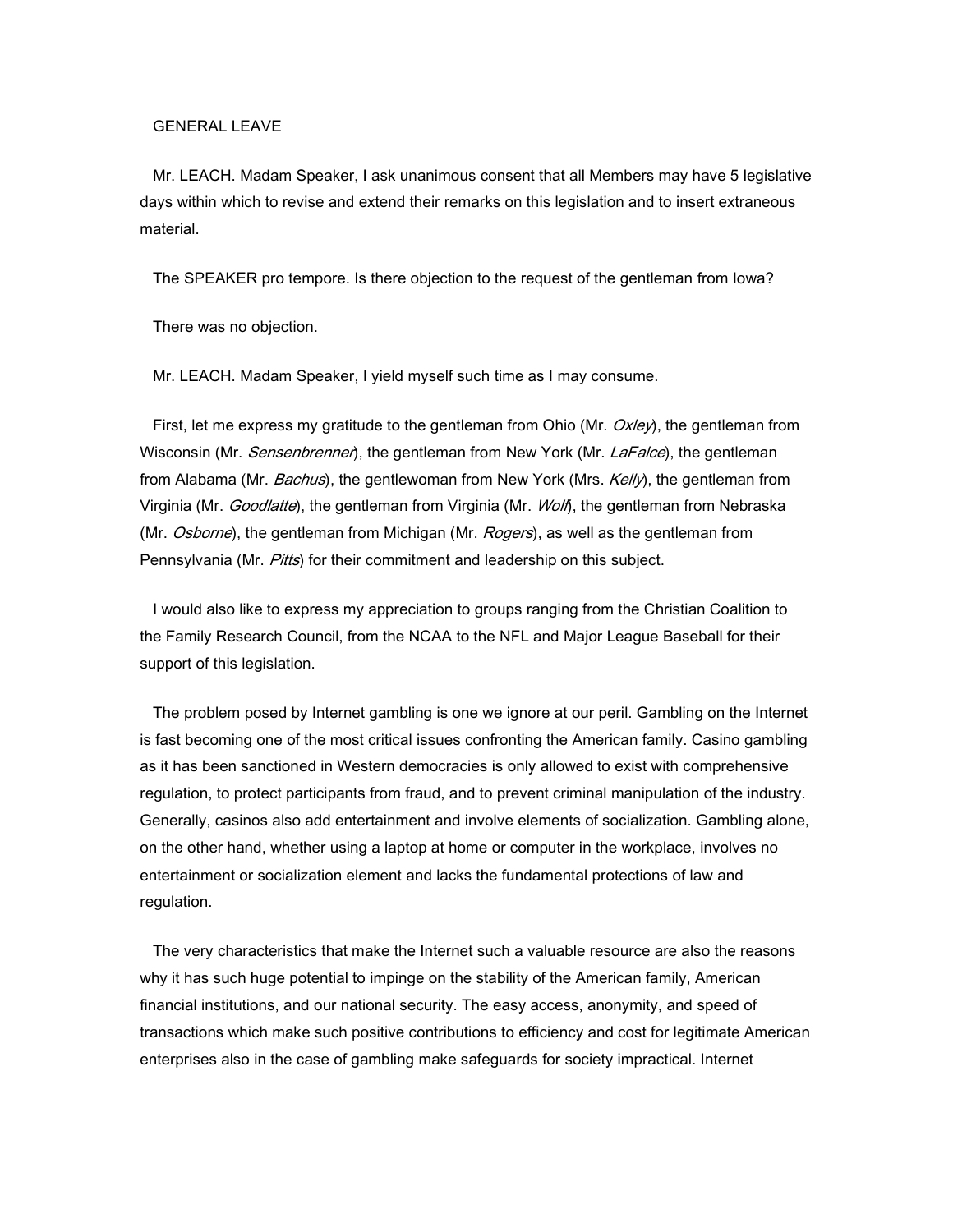gambling increases consumer debt, makes bankruptcy more likely, money laundering an easy endeavor, and identity theft a likely burden.

 The financial and economic implications of Internet gambling cannot be exaggerated. It is simply not good for the economy at large to have Americans send billions to overseas Internet casinos which often have shady or unknown owners. Nearly 80 percent of the money handed over to this industry is impossible to account for because these illegal gambling sites are located in the Caribbean or other jurisdictions with no effective regulation of gambling.

#### [Page: H6842] **GPO's PDF**

 By definition, activities of these gambling sites are illegal under U.S. law, which means that over 1 million Americans are giving their personal financial information to criminals on a daily basis. Because this industry cannot and is not regulated, there is no way to track how this personal financial information is being used or by whom.

 The FBI has testified that Internet gambling is a haven for money laundering and that Internet gambling remains a loophole in our fight against terrorist financing. Additionally, a recent GAO report highlights the ease at which criminal proceeds can be obscured through Internet gambling. Given the commitment of this Congress to quash the money-laundering efforts of terrorists and narco-traffickers, it would be irresponsible to leave such an enormous institutional loophole unplugged.

 It is a myth to think that gambling alone only affects gamblers. Gambling losses and the resulting debt spill over to the financial and social services system and to those who may never engage in gambling. Not only does Internet gambling put strains on financial standing but those who become addictive gamblers frequently find themselves contemplating divorce and in some cases suicide.

 This bill, which represents the group efforts of the Committee on Financial Services and the Committee on the Judiciary, gives law enforcement new tools to enforce existing laws in a threepronged approach.

 First, it creates a new crime--accepting identifiable instruments such as credit cards or fund transfers for debts incurred in illegal Internet gambling. Secondly, because the perpetrators of this crime are often offshore and beyond the reach of traditional law enforcement, the bill enables State and Federal Attorneys General to request that injunctions be issued to any party such as a financial institution, credit card company, Internet service provider, computer software provider, to assist in the prevention and restraint of this crime. And, thirdly, the bill allows Federal bank regulators to create rules which will require financial institutions to use designated methods to filter illegal Internet gambling transactions.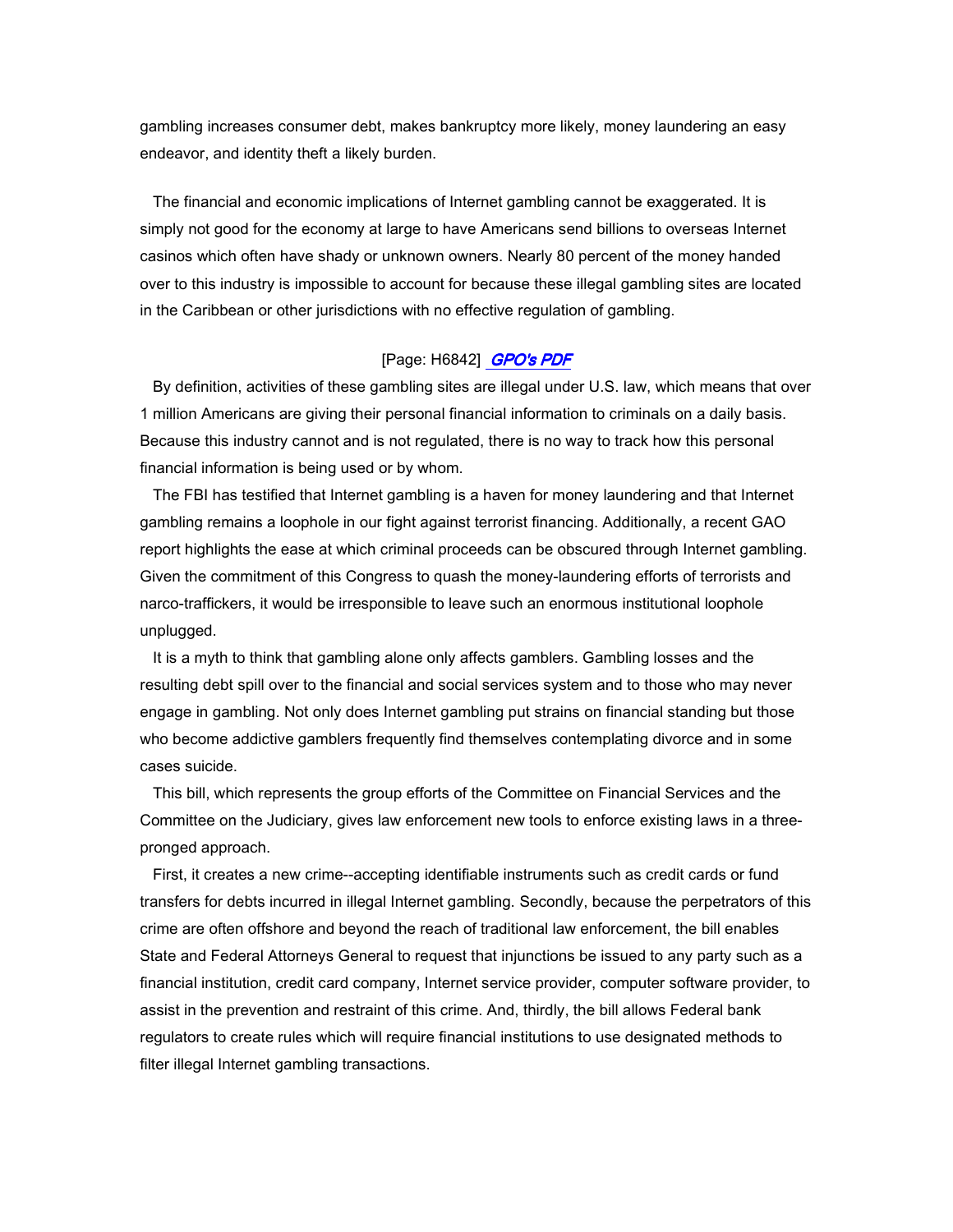In conclusion, let me just stress that at a personal level I am a skeptic about all forms of gambling, but each of us is obligated to the maximum extent possible to be respectful of legitimate choices made by others. The problem is that Internet gambling serves no legitimate purpose in our society. It is a danger to the family. It is a danger to society at large. It should be ended.

Madam Speaker, I reserve the balance of my time.

# [Time: 16:00]

Mr. LaFALCE. Madam Speaker, I yield myself such time as I may consume.

(Mr. LaFALCE asked and was given permission to revise and extend his remarks.)

Mr. *LaFALCE*. Madam Speaker, 3 years have passed since the congressionally mandated National Gambling Impact Study Commission released its final report on gambling in the United States. While reaffirming the principle of State regulation of gambling, the commission did make an important exception for Internet gambling. The report called on Congress to enact legislation to restrict illegal Internet gambling, and specifically, legislation to prohibit wire transfers and other payments to known Internet gambling sites.

 The bill before us today implements this important recommendation of the national commission. Contrary to what some would have us believe, the bill does not purport to prohibit Internet gambling, nor interfere with any State and tribal rights to regulate gambling within their jurisdiction.

 Internet gambling is already illegal under a variety of Federal statutes. What the bill does is provide new enforcement tools for blocking credit card, wire transfer and other forms of payment to illegal Internet gambling sites identified by law enforcement. It simply blocks the payments that permit on-line betting and makes Internet gambling possible.

 Any American with a computer and a credit card can find numerous opportunities for highstakes gambling on the Internet. The number of Internet gambling sites has grown geometrically in recent years. Where the National Commission identified approximately 90 online casinos in 1998, a recent study by Bear Stearns & Company estimated that there are now more than 1,500 such sites. The typical Internet gambling operation is located in places such as Antigua or the Netherlands Antilles, which impose little regulatory scrutiny other than collecting licensing fees. This should make most of these sites highly suspect.

 There is no meaningful way to determine the legitimacy of the games or the gambling operators. There are little or no protections against security breaches, hacking, diversion of credit card payments or identity theft.

 More importantly, there is a high probability that many offshore gambling operations are being used as part of money laundering and other criminal operations, including terrorist financing. The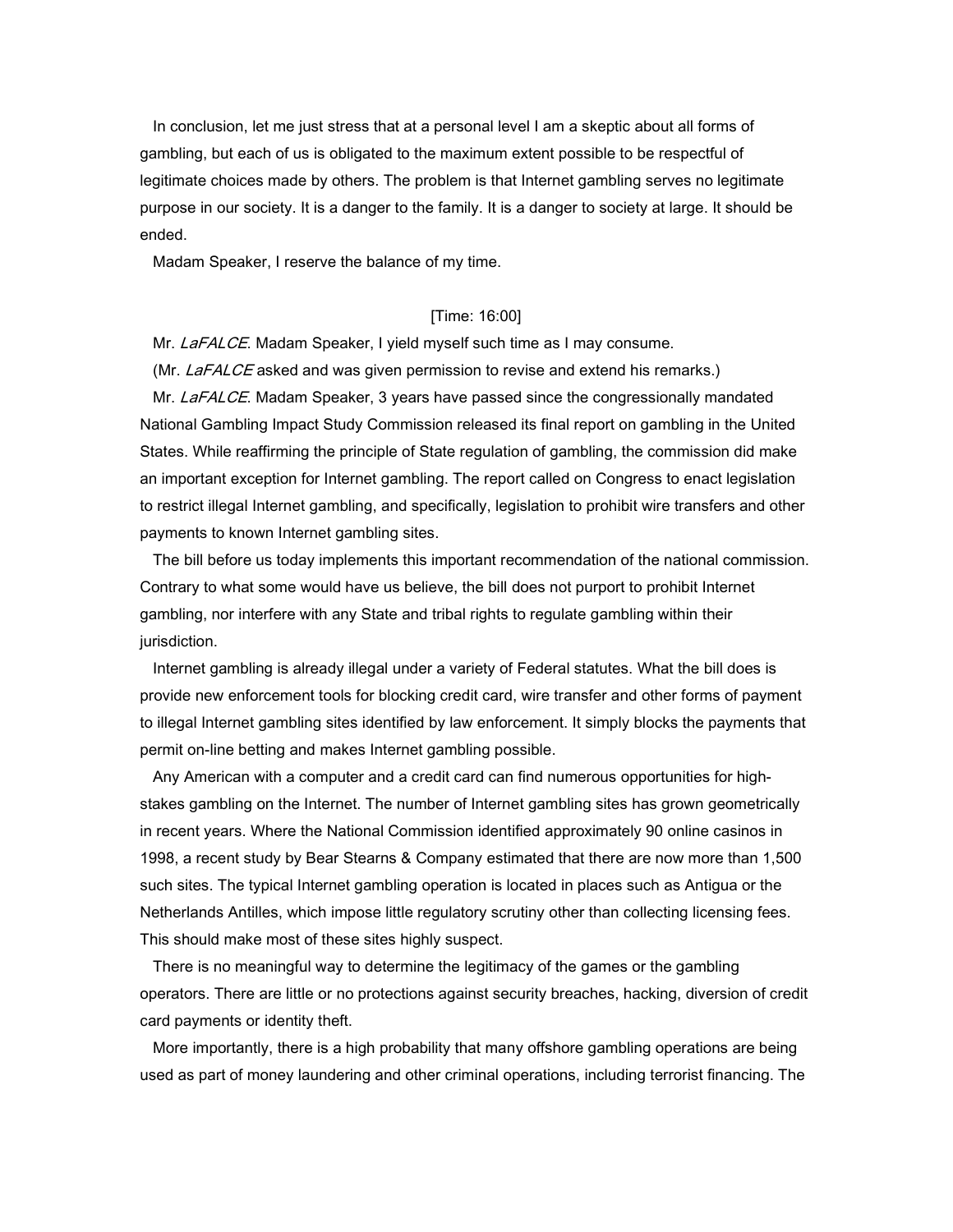FBI director recently testified before us and said offshore Internet gambling is a substantial problem as a loophole in our fight against terrorist financing.

 Despite these obvious problems, online gambling continues to attract gamblers and has become extremely lucrative for both the site operators and the host countries. Combined annual revenues received by Internet gambling sites nearly tripled between 1999 and 2001 from \$1.3 billion to \$3.1 billion, and this year revenues will easily exceed \$4 billion.

 Over 80 percent of the bets received by Internet gambling sites come from the United States, and almost all of this is illegal under United States law. The very features that make the Internet so attractive, its accessibility, convenience and anonymity, combine to enable and encourage ordinary people to break the law. The Internet breaks down inhibitions to violate the law because the risks appear so much lower. As ``Business Week'' noted last week, people who would not even jaywalk find themselves bombarded with offers to place bets at offshore casinos that are hard to resist.

 The national commission emphasized that the social and economic problems associated with traditional gambling will increasingly be exacerbated by Internet gambling. The problems with compulsive gambling, which were largely confined to areas that legalized high-stakes casino gambling, can now be found virtually anywhere where there is a personal computer. This poses significant risks for our Nation's youth.

 A number of factors converge to make today's youth particularly vulnerable to the lure of Internet gambling. They are more experienced and comfortable with computers than their parents and have grown up playing a wide variety of computer and video games, and most have broad access to the Internet, and large numbers of youth now have access to some form of credit, debit or stored-value cards to make online bets. Banks and credit card companies have aggressively marketed credit cards on college campuses for years and have recently initiated new programs to market stored-value cards to high school-aged youth.

 A young person sitting alone, whether at home or in a college dormitory with a laptop, can gain access to thousands of gambling sites across the world and can easily run up the credit line on their own credit cards or parents' credit cards on games that appear little different than the computer card games they have played since childhood. It seems an easy opportunity to win a big jackpot, could result in financial losses that could harm their families and destroy their future plans.

 Madam Speaker, this is a problem that must be dealt with. The bill does it in a surgical manner. It does it by blocking the source of credit, blocking the use of that credit card so that kids in their college dormitory rooms will not be able to gamble at thousands of casino online sites across the world.

• [Begin Insert]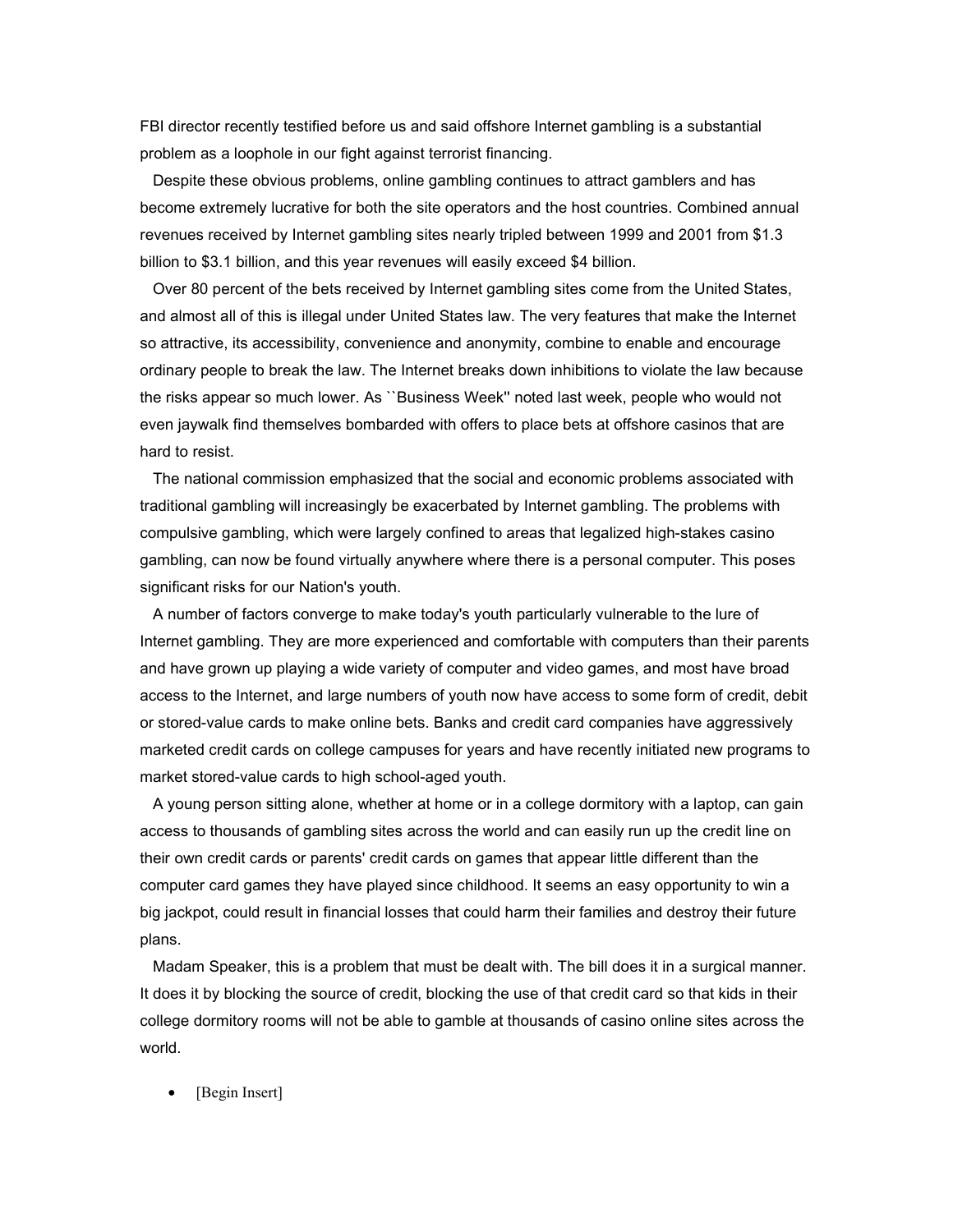The issue that needs to be addressed is how we can protect our nation's youth from the growing availability and potential negative consequences of Internet gambling. To me, the answer is simple. We cut off Internet gambling at its soruce by prohibiting the primary payment vehicles that make illegal on-line betting possible. H.R. 556 would prohibit known Internet gambling sites from accepting any check, credit card, debit card or other form of electronic transfer as payment of any bet or wager over the Internet. The effect of this prohibition is to deny known Internet gambling

## [Page: H6843] **GPO's PDF**

sites from being approved for credit card, debit and other electronic transfer accounts. This is currently being done voluntarily by numerous credit card banks--including American Express, Bank of America, Providian, Citibank and Discover--and there is substantial justification for making this practice obligatory for all institutions and payment networks.

 The bill incorporates proposals suggested by Visa and MasterCard that would permit payment transfer networks to establish policies and procedures for identifying and blocking payments to known Internet gambling sites. Financial institutions who are members of these networks and follow these procedures would be considered in compliance under the bill. I believe this is a reasonable accomodation that will expand the means to block illegal gambling payments and also ease the compliance concerns and burdens of individual institutions.

 H.R. 556 is endorsed by many of the nation's largest credit card companies and by the largest online payment service, PayPal. It is supported by a growing number of Internet service providers and their trade groups, including NetCoalition.com and the United States Telecom Association. It is supported by law enforcement groups at all levels, including the FBI, the Federal Law Enforcement Officers Associaiton and the Fraternal Order of Police. And it has the support of religious and family organizations across the nation.

 Madam Speaker, the time has come to protect our youth from the unnecessary and potentially disastrous consequences of Internet gambling. It is time to eliminate Internet gambling as a convenient financial tool for criminals and terrorists. And it is time to provide law enforcement with the tools its needs to address this growing illegal activity. H.R. 556 can achieve all of these important objectives and deserves our support.

• [End Insert]

Madam Speaker, I reserve the balance of my time.

Mr. LEACH. Madam Speaker, I yield 3 1/2 minutes to the gentleman from Ohio (Mr.  $Ox/\langle e \rangle$ ), the chairman of the Committee on Financial Services, who has led this effort with great distinction.

(Mr. OXLEY asked and was given permission to revise and extend his remarks.)

 Mr. OXLEY. Madam Speaker, this bill is the product of a lot of hard work on the part of many Members, and I want to pay special tribute to the gentleman from Iowa (Mr. Leach) for his dogged determination, as well as the hard work of the gentleman from New York (Mr. *LaFalce*) in maybe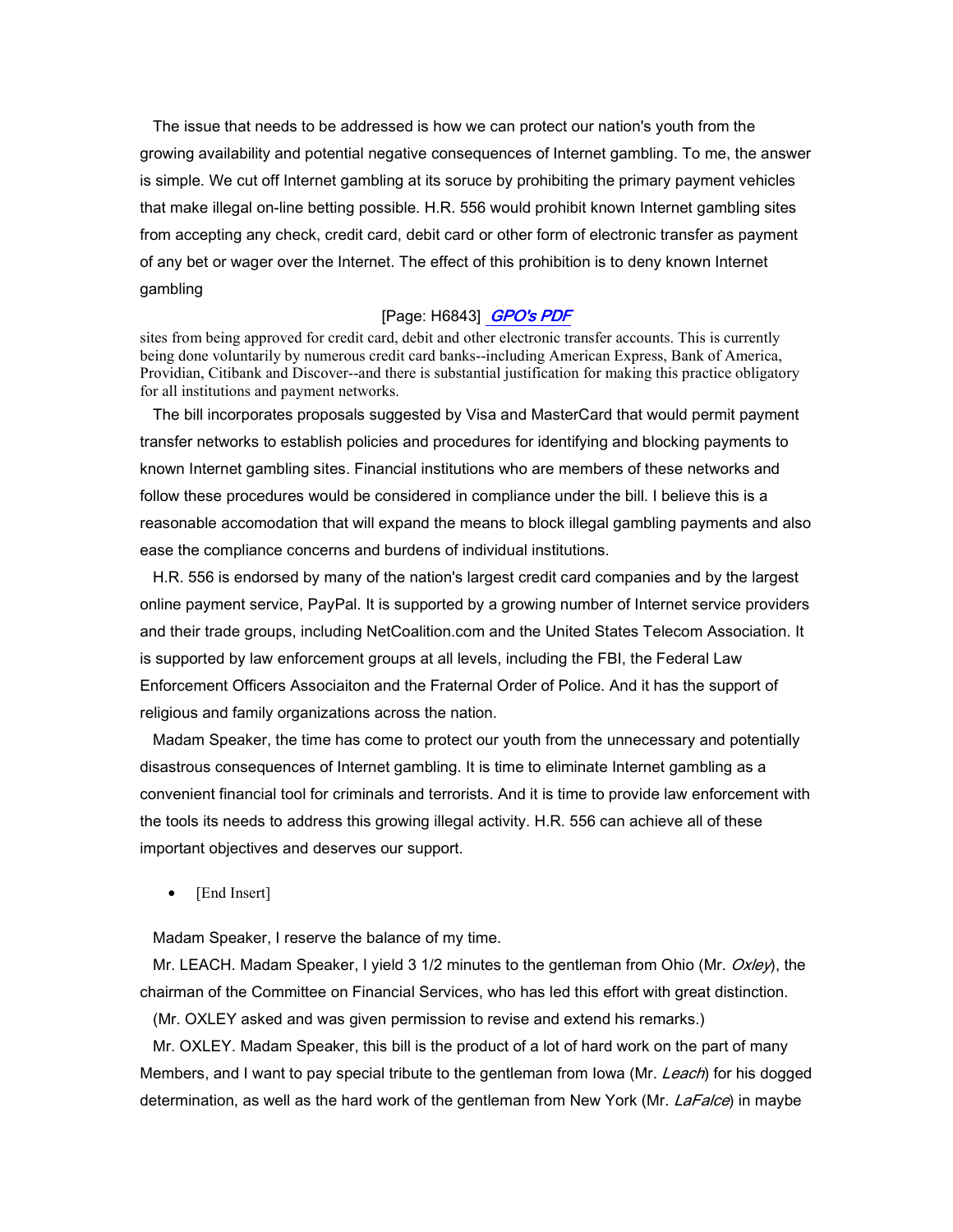his last major effort on a piece of legislation. Well, we hope to get to terrorism insurance before we adjourn; but the gentleman's work has been extraordinary, along with the gentleman from Virginia (Mr. Goodlatte) as well as the gentleman from Virginia (Mr. Wolf) for their efforts.

This bill has been touted by a number of groups, Madam Speaker. It enjoys universal support from family and religious groups, antigambling groups, professional sports, college athletics, major players in the banking and credit card industries, and law enforcement and Internet service providers. The list goes on and on and is getting larger every day. This is why this bill needs to pass, because of its broad base of support.

 Five years ago, Internet gambling was almost nonexistent. The Internet was just coming into its own; but apparently this kind of activity abhors a vacuum, and we have seen a huge growth of this type of gambling taking place, preying on the most vulnerable in our society, including our college-aged students and people who can least afford it.

 We heard testimony in the committee from the Department of Justice and the FBI that Internet gambling serves as a haven for money launderers and that unregulated offshore gambling sites can be exploited by terrorists to launder money. That position was reiterated just recently by FBI Director Mueller when he cited Internet gambling as a substantial problem for law enforcement.

 We know of at least two open cases before the bureau involving Internet gambling as a conduit for money laundering by organized crime. The GAO, in an interim report to our committee, highlighted law enforcement's concerns with Internet gambling and its vulnerability to money laundering, ``including the volume, speed, and international reach of Internet transactions and the offshore locations of Internet gambling sites'' which ``can promote a high level of anonymity and give rise to difficult jurisdictional issues.''

 The Financial Action Task Force, an international body that seeks to combat money laundering, stated in a February 2001 report that some member countries had evidence that criminals were using Internet gambling to launder their illicit funds.

 For the record, let us make clear what the bill does and what it does not do. It does prohibit the acceptance of U.S. financial instruments, such as credit cards, for use in unlawful Internet gambling transactions. By so doing, it cuts off the financial lifeblood of the illegal Internet gambling industry. It does not expand gambling in any way, shape or form. Those who claim otherwise are not telling the truth, or they simply do not get it.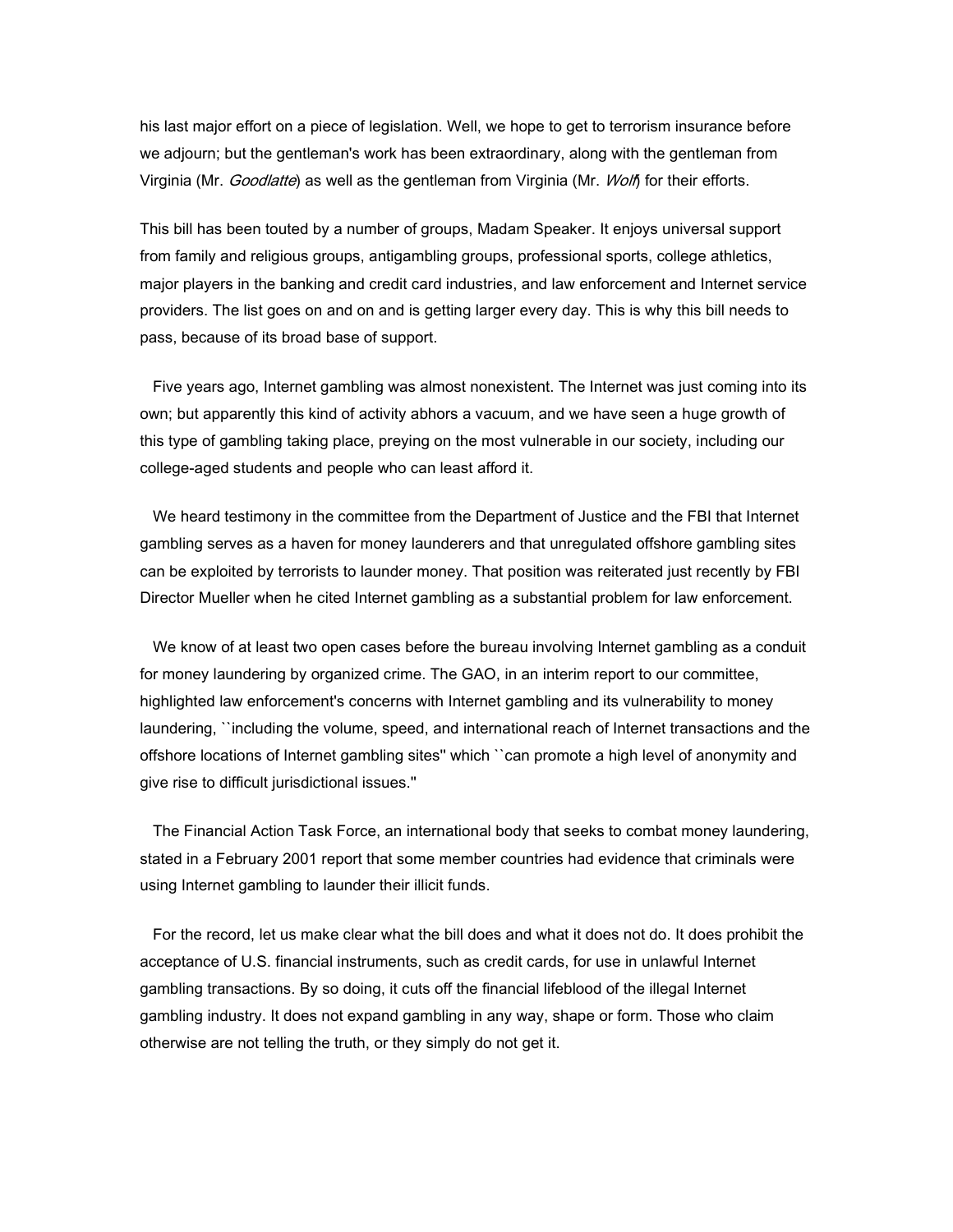The bill's provisions kick in only where a court or banking regulator determines that an illegal activity is taking place and relies on current Federal and State law to guide it in that determination.

 H.R. 556 protects the right of States to regulate gambling within their borders. It neither expands nor limits gambling beyond what is allowed under existing Federal, State, and tribal law.

 This bill represents legislation at its best. It is a direct approach to a serious problem. It will give law enforcement an important new tool to fight crime and will protect families throughout America. It deserves the support and vote of every Member of this House.

Mr. LaFALCE. Mr. Speaker, I yield 4 minutes to the gentleman from Michigan (Mr. Conyers), the ranking member of the Committee on the Judiciary.

Mr. CONYERS. Mr. Speaker, I thank the gentleman for yielding me this time.

 Mr. Speaker, this is a bill that had joint jurisdiction at one time. The Committee on Financial Services and the Committee on the Judiciary were working on it together. It is interesting that the Committee on the Judiciary came forward with a bill that affirmed that all Internet wagers were illegal. But what happened?

 On page 6 of the bill that is before us, we find that all Internet gambling transactions are illegal, except ``any transaction authorized under State law with a business licensed or authorized by a State.''

 Mr. Speaker, I refer Members to this crucial phrase, a legal phrase. Contrary to the Wire Act of 1949, which has already made any interstate gambling by wire illegal, we have created this wonderful little exception. I wonder what it means. And I wonder why the credit card companies are for this bill if they are prohibited from the bill.

 And would somebody in the course of this brief discourse before us on this suspension explain to me how the Christian Right, a great group of American patriots in this country, have been persuaded that this bill bans gambling on the Internet; but yet two other industries, the horse racing industry, is supporting this bill because they are persuaded it does not, and State lotteries are found to be supporting the bill because they feel that they will be exempted under this beautiful little provision, section (ix) on page 6, which says any lawful transaction with a business licensed or authorized by the State is exempt from this bill.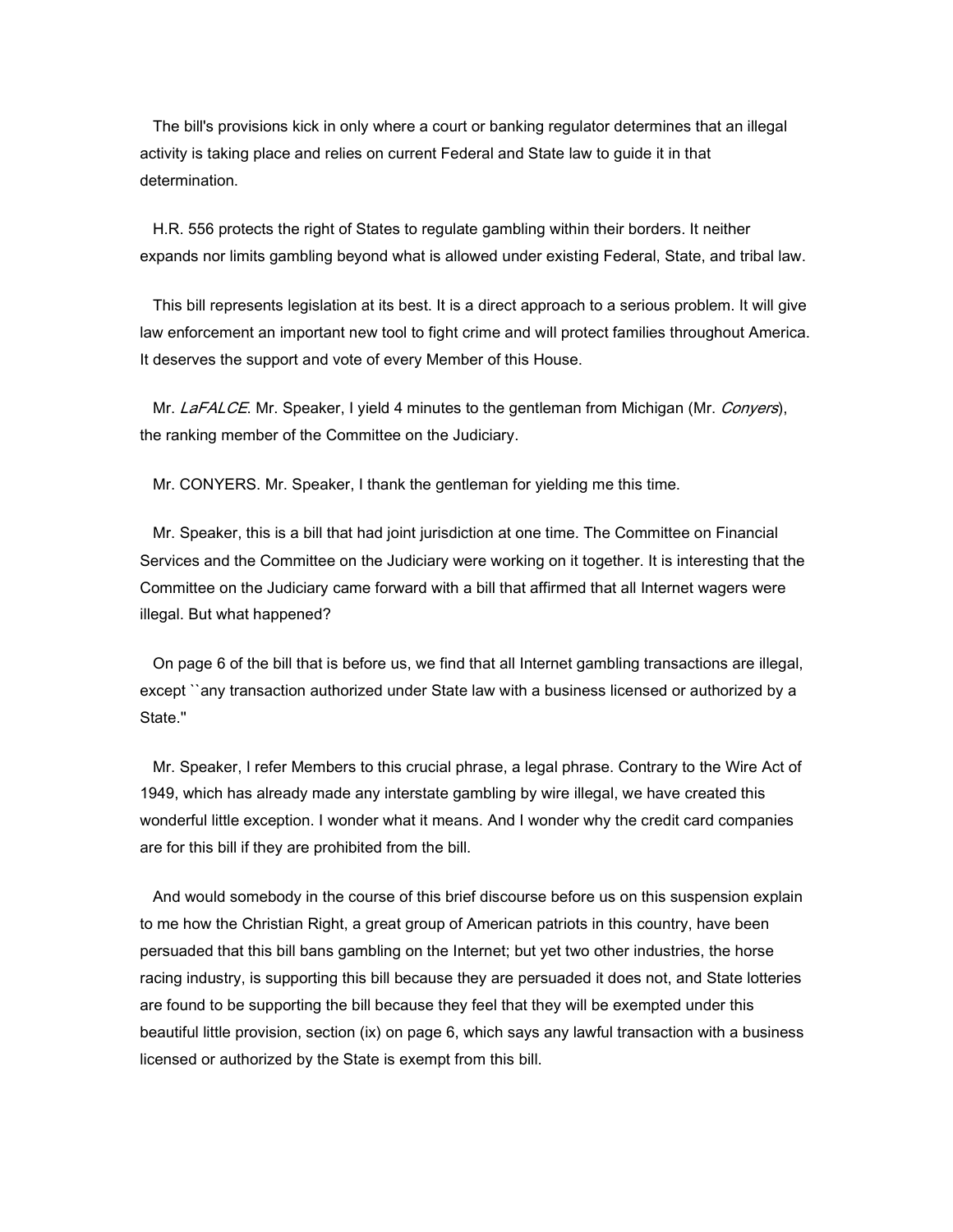We cannot have it both ways. So we are doing nothing here but making some wonderfully effective speeches about what we are stopping from happening on the Internet, but somebody besides the Committee on the Judiciary must be aware that this is not the case.

Mr. LEACH. Mr. Speaker, will the gentleman yield?

Mr. CONYERS. I yield to the gentleman from Iowa.

 Mr. LEACH. Mr. Speaker, nothing in this bill is designed to overturn the Wire Act, Federal prohibitions on lotteries, or the Gambling Ship Act.

 Mr. CONYERS. Reclaiming my time, this bill exempts any lawful transaction with a business licensed or authorized by the State, including lotteries. The gentleman must know that is a State business.

 Mr. LEACH. Mr. Speaker, if the gentleman would continue to yield, only for intra-, not inter-, state and only if authorized by the State law of the State.

This bill is an enforcement mechanism that stops the ability of all interstate Internet gambling.

## [Time: 16:15]

Mr. CONYERS. Let me ask the gentleman, why are they supporting the bill?

Mr. LEACH. It is in the national interest.

Mr. CONYERS. I thank the gentleman.

 Mr. LEACH. Mr. Speaker, I yield 4 minutes to the distinguished gentleman from Alabama (Mr. Bachus), who has led this fight so well.

 Mr. BACHUS. Mr. Speaker, I think my comments may shed some light on the last speaker and some of what he said.

 Imagine, if you will, if you heard news from home that they had built a casino next to your house, and, worse than that, they had invited your kids over to gamble in the casino which was built next door. You would say that was about as bad a news as you could receive. But it is actually worse than that. Sitting right on the computer desk in your home, or better still up in your child's bedroom, is a computer. On that computer today, there is a child-accessible casino, because we have got 1,500 offshore, and they are offshore, this may address the last speaker's concerns, because it is against the law in all 50 States to operate these Internet gambling sites. It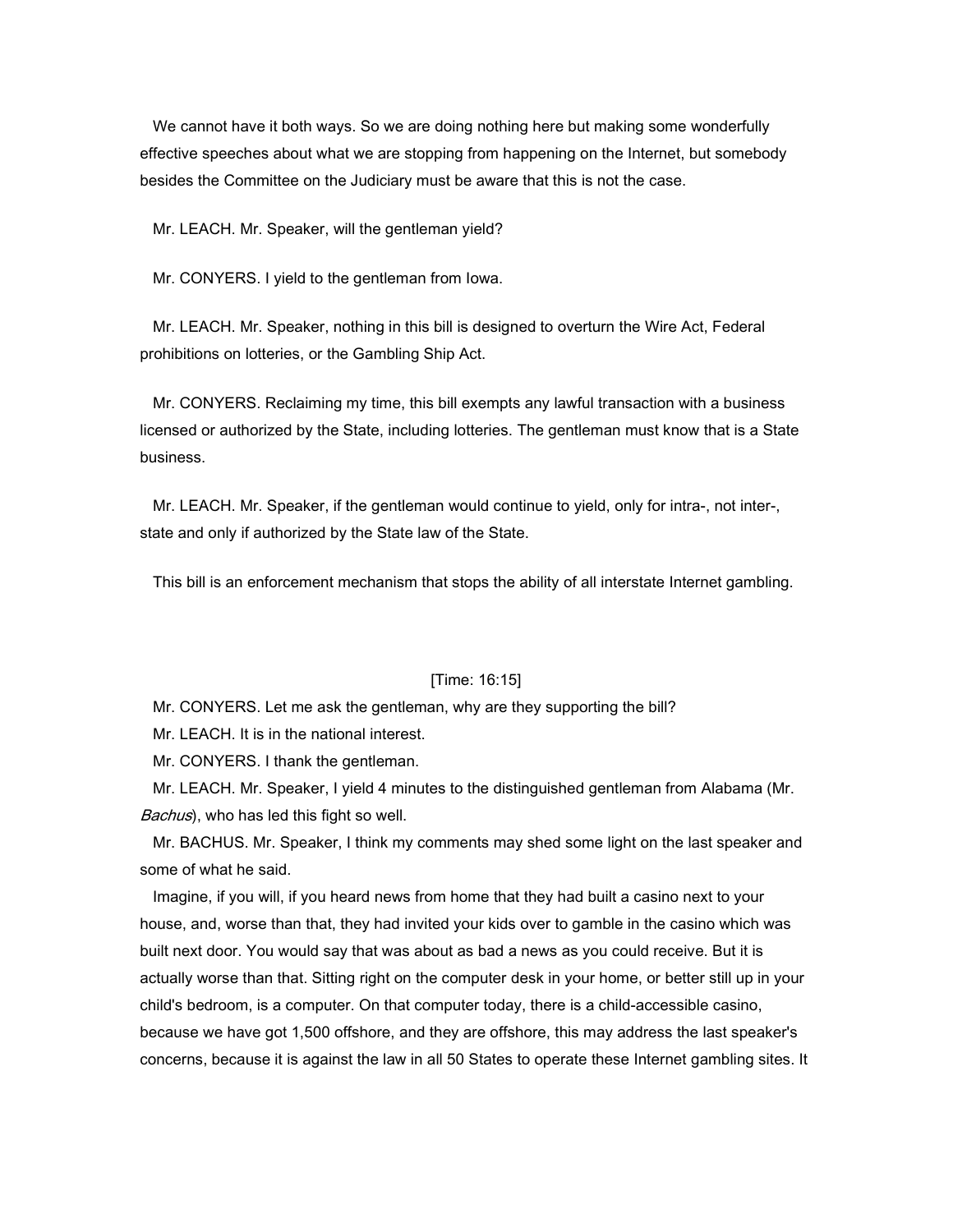is against the law in all the States, so they are all offshore. Your child could go in, he could turn on his computer, and he could gamble.

 Mr. Speaker, I have five children. I knew nothing about this. We ought to thank the gentleman from Iowa (Mr. Leach) and the gentleman from Virginia (Mr. *Goodlatte*). It is also, I think, fortuitous that the gentleman from Iowa sits on the Committee on Financial Services and the gentleman from Virginia sits on the Committee on the Judiciary, because I know that the gentleman from Virginia will continue to do what he can in the Committee on the Judiciary, and this bill which the gentleman from Iowa has offered is going to go a long way.

 What about the demographics? What did we hear? We heard that in the over-65 age group, only 1 in 10 senior citizens in that group uses a computer as a hobby or to pursue their interests in an active way. We heard that 7 out of 10 in the 18-to-24 group use a computer. American Demographics, a study 2 years old, 7 out of 10 18-to-24-year-olds are on the computer. A survey for Public Participation in the Arts did a study about 5 years ago, and they said that the average teenager or college student is spending 4 hours on the computer.

 What else do we know about college kids? Eighty percent of them have credit cards. What do they need to play on the Internet? All they need is the use of a computer, which they are on 4 hours a day, and a credit card. They have that.

 Are they doing it? You bet they are doing it. The NCAA came to us and told us testimony about students losing \$10,000, \$5,000. Gambling addiction by college students as a result partially of Internet gambling on these illegal sites is reaching epidemic proportions.

 I guess the most chilling testimony, and I will close with this, is what Dr. Howard Shaffer at Harvard University said. He said, I would compare what this illegal Internet gambling is doing to our youth in the gambling spectrum to what we saw with the introduction of crack cocaine, where it changed the drug experience and caused millions of people to become addicted within a year or two. He said the same thing is happening today with illegal Internet gambling.

 We have got to move against it. I commend the gentleman from Virginia. I commend the gentleman from Iowa. This bill shuts off the money. That is what these people are there for, the money. If we shut off the money, we shut off the sites.

Mr. *LaFALCE*. Mr. Speaker, I reserve the balance of my time.

 Mr. LEACH. Mr. Speaker, I yield 2 minutes to the distinguished gentlewoman from New York (Mrs.  $Kelly$ ).

Mrs. KELLY. I thank the gentleman from Iowa for yielding me this time.

 Mr. Speaker, I would like to enter into a colloquy with the gentleman from Iowa, the author of this bill.

 Certain State, tribal and private entities have raised concerns, and I would like to clarify the intention of the drafters of H.R. 556 on one point. Section 3, subsection (b)(1)(E)(ix) exempts from the bill's provisions lawful transactions carried out with a business licensed or authorized by a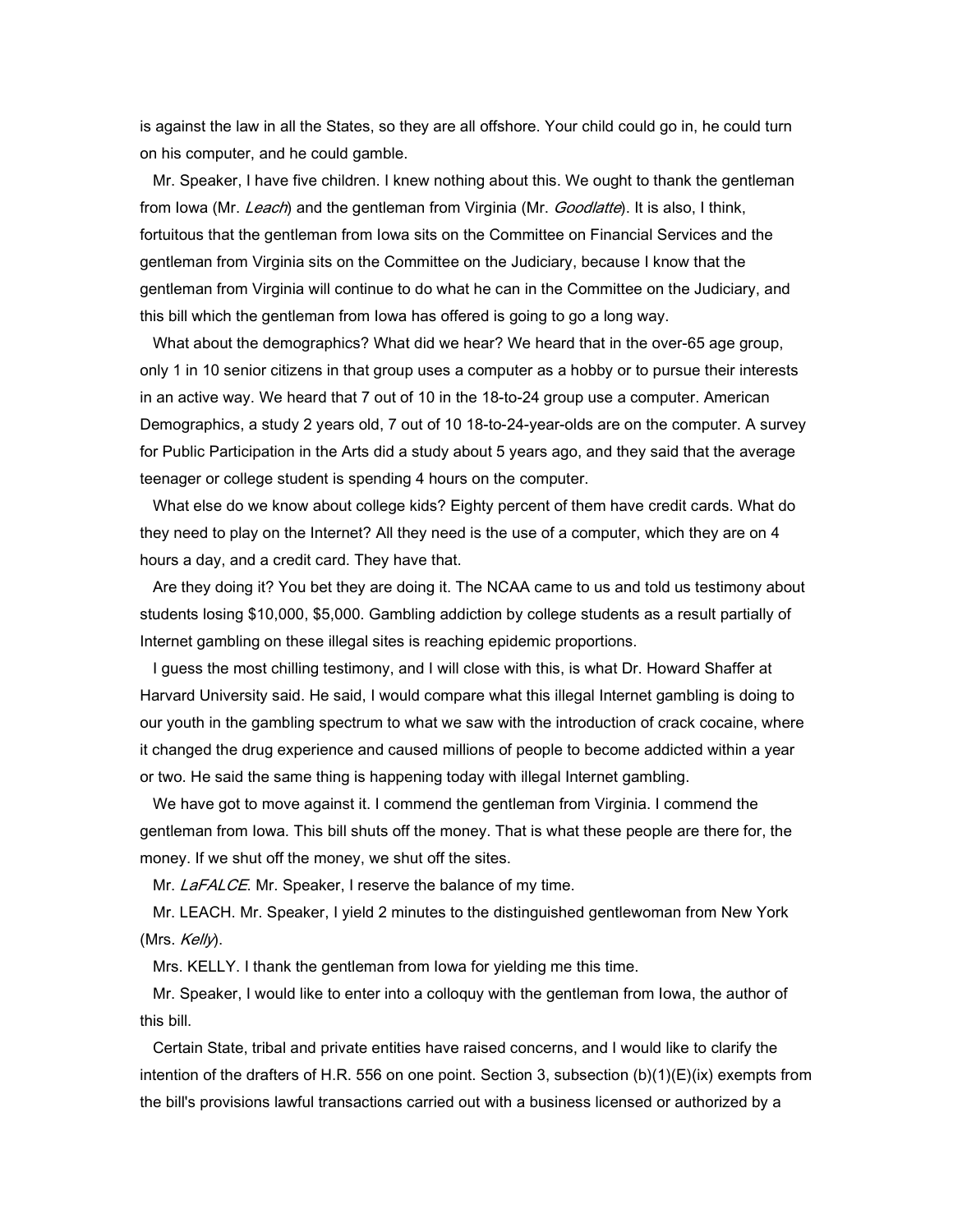State. Some parties have raised concerns that this could be read broadly to allow the transmission of casino or lottery games in interstate commerce, for example, over the Internet, simply because one State authorizes its businesses to do so.

 I want to make clear that this exception will not expand the reach of gambling in any way. It is simply intended to recognize current law, which allows States jurisdiction over wholly intrastate activity, not interstate but intrastate activity, where bets or wagers, or information assisting bets or wagers, do not cross State lines or enter into interstate commerce. The exemption would leave intact the current interstate gambling prohibitions such as the Wire Act, Federal prohibitions on lotteries, and the Gambling Ship Act so that casino and lottery games could not be placed on the Internet.

 Put another way, this exemption does not allow for interstate wagering. For example, under this bill a resident of one State could not legally use the Internet to purchase a lottery ticket in another State. This exemption is simply intended to recognize current law, which allows States to regulate wholly intrastate gambling activity and would leave intact the current Wire Act, which prohibits interstate gambling. Is that correct?

Mr. LEACH. Mr. Speaker, will the gentlewoman yield?

Mrs. KELLY. I yield to the gentleman from Iowa.

 Mr. LEACH. Mr. Speaker, the gentlewoman's assessment is entirely accurate. I thank the gentlewoman for clarifying this point.

 Mrs. KELLY. Reclaiming my time, Mr. Speaker, I thank the gentleman for that clarification. I strongly support this legislation and urge my colleagues to join us in standing against illegal Internet gambling and voting for this bill.

• [Begin Insert]

 In a few short years, the Internet gambling industry has exploded. According to an Internet gambling committee of the National Association of Attorneys General, there were less than 25 such sites on the Web in the mid-1990s. Bear Stearns, one of the nation's leading securities firms, estimates that there are between 1,200 and 1,400 e-gaming Web sites. Bear Stearns projects that as the industry continues to grow; such Internet sites could generate an estimated \$5 billion in revenues by 2003. That figure approximates roughly half of last year's casino earnings in the State of Nevada.

 Internet gambling presents a complex set of legal, financial, technical, and social challenges. On the legal front, it is believed that most forms of interstate Internet gambling are prohibited by Federal law under the Interstate Wire Act in Section 1084 of Title 18 of the U.S. Code. For years, authorities have used the Wire Act to combat illegal betting by phone or other wire communications. Now, with the advent of Internet technology, the Wire Act and other related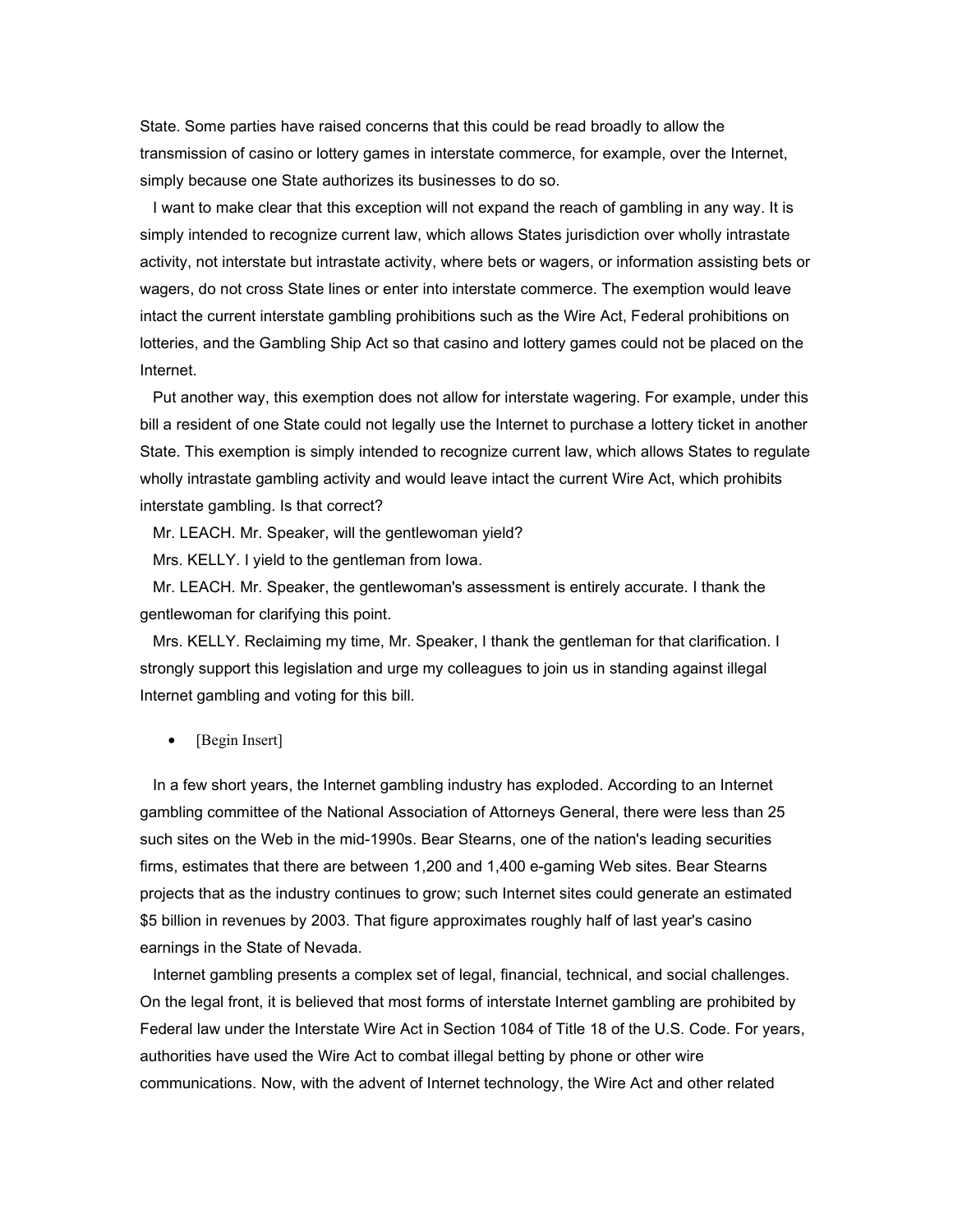provisions of Federal law also stand as a legal obstacle against the establishment of Internet casinos on U.S. soil.

 The most serious offenders in the Internet gambling arena are the virtual casinos operating offshore, beyond the research of U.S. law. One estimate puts the number of foreign jurisdictions authorizing or tolerating Internet gambling at fifty. This includes not just the well-known bank secrecy jurisdiction of the Caribbean but other countries like Australia.

 The lure of lucrative licensing fees and the possibility of sharing in gambling receipts are proving to be powerful incentives to enter the Internet gambling business. Antigua and Barbuda have reportedly licensed more than 80 Internet gaming websites already, charging a \$75,000- \$85,000 licensing fee for a sports betting site and \$100,000 for a virtual casino. A report prepared for the South African government, as reported in the Bear Stearns study, revealed that Internet gaming revenues could yield up to \$140 million in foreign exchange.

 While Internet gambling represents a jackpot for such foreign justifications, it is a wheel of misfortune for far too many Americans who struggle with gambling addictions and the loss of jobs, wrecked marriages, and destroyed finances that often follow. With a click of a computer mouse, any American armed with a credit card can have instant, anonymous access to round-the clock gambling from the privacy of their homes. All of the social hazards associated with problem gambling at brick-and-mortar sites are of equal, if not greater, concern when it comes to on-line gambling.

Furthermore, Internet gambling poses a serious problem to our youth. In the areas in

## [Page: H6845] **GPO's PDF**

which gambling is legal, strict laws have been enacted to ensure our children are prohibited from participating. In many homes the children are far more computer literate than the parents. What possibly would stop a child from placing a bet with their parent's credit card? Since our society has made a conscious decision to keep children from this activity we must take steps to ensure that online casinos do not victimize our children. The issue of what can we do to protect children from these sites will be one of my first questions for our panelists today.

 In addition to the social problems associated with Internet gambling, U.S. authorities warn that Internet gaming offers a powerful vehicle for laundering funds from illicit sources as well as to evade taxes. A 2001-2002 Financial Action Task Force (FATF) report on money laundering typologies indicates that there is evidence in some FATF jurisdictions that criminals are using the Internet gambling industry to commit crime and to launder the proceeds thereof. The use of credit cards and the placement of sites offshore make locating the relevant parties, gathering the necessary evidence, and prosecuting those parties difficult if not impossible.

 Despite the many problems associated with Internet gambling, there is clearly money to be made in this business, and U.S. firms are increasingly eager to claim their share. U.S., software firms, public relations and advertising companies, and other U.S.-based enterprises are already knee-deep in the Internet gambling business. Within the last year, two U.S. companies--MGM Mirage and Harrah's--have announced new on-line play-for-free or play-for-prizes operations that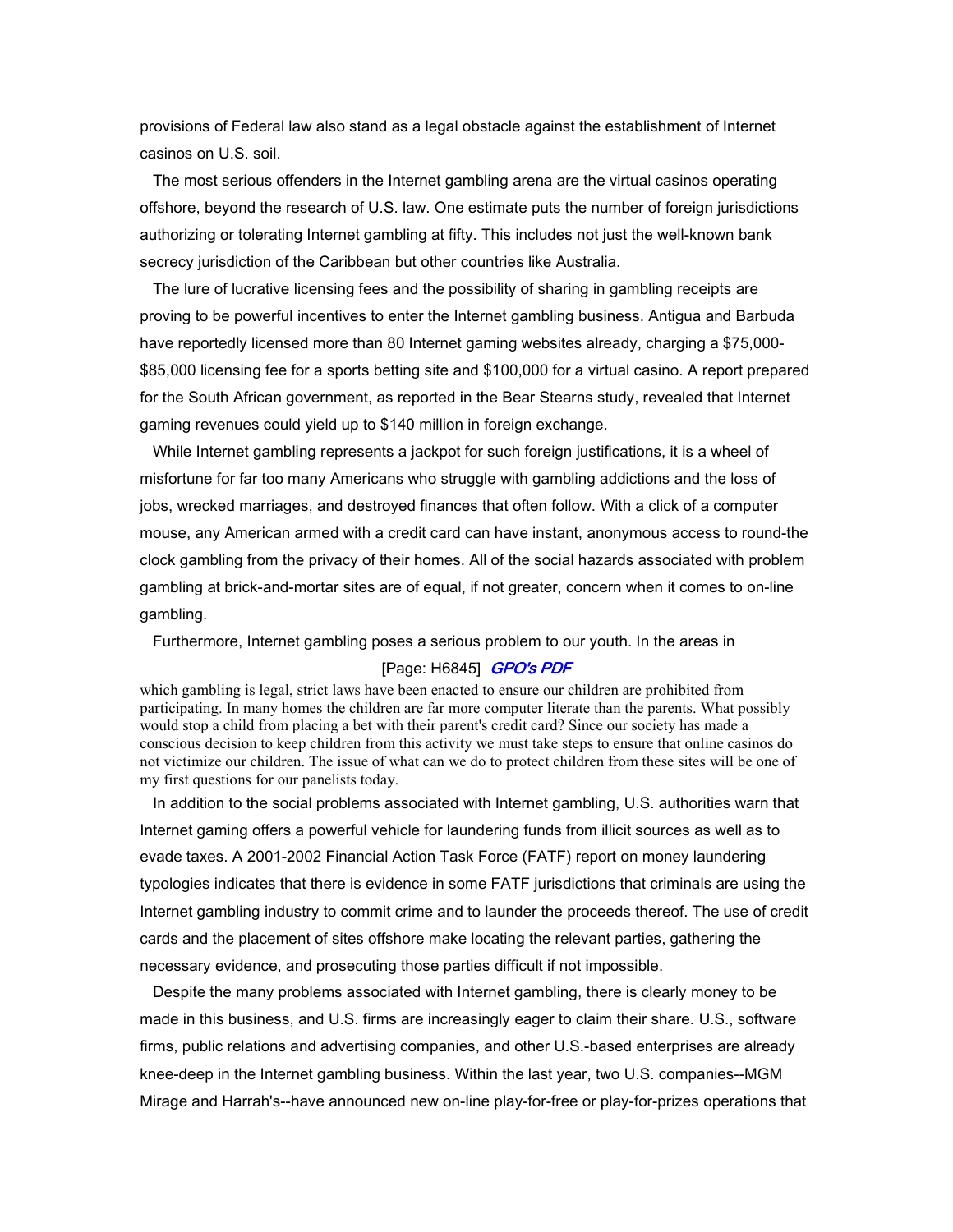are but a short step away from actual Internet gambling. Nevertheless, it is clear that absent strong Congressional action, the United States may be poised itself to head down the slippery slope of Internet gambling.

 In 1999, the Congressionally-mandated National Gambling Impact Study Commission unanimously recommended a Federal ban on Internet gambling. Testifying at a hearing before the Banking Committee last Congress, Commission Member Richard Leone explained that unlike the regulatory regimes that have accompanied the expansion of other forms of gambling in the United States, the emergence of Internet gambling has occurred with no regulatory structure. As a result, the current framework of Federal and State laws governing gambling can be easily circumvented. The Commission noted that the problems associated with Internet gambling include: (1) the potential for abuse by gambling operators who can alter, move, or entirely remove sites within minutes; (2) the ability of gambling operators or computer hackers to tamper with gambling software to manipulate games to their benefit; and (3) the provision of additional means for individuals to launder money derived from criminal activities.

 The Commission concluded that because Internet gambling crossed state lines, it would be difficult for States to effectively control it and that Federal legislation was the only recourse. The Commission further rejected the argument that Internet gambling could be effectively regulated. and recommended, instead, a ban on any Internet gambling not already authorized by law, and without new or expanded exemptions. Although the States do not normally welcome Federal legislation on such matters, the National Association of Attorneys General, speaking on behalf of State Attorneys General, has indicated strong support for Federal action.

 In response to the Commission's recommendations and testimony from other interested parties, the House Financial Services Committee approved this legislation now before us, H.R. 556, the Unlawful Internet Gambling Funding Prohibition Act. This bill tackles the problem of Internet gambling by prohibiting gambling operations from accepting credit cards, checks, or other bank instruments in connection with illegal Internet gambling. The justification for this bill is simple: if we cut off the internet gambling industry's access to money it will die.

 If we fail to act and pass this legislation I fear that our actions will be misinterpreted as a green light to those in U.S. industry who are interested in launching on-line gambling operations of one type or another. This issue can no longer simply be left to random events and foreign jurisdictions. It is time for Congress to address these issues and identify an appropriate public policy response. It is time for Congress to pass the Unlawful Internet Gambling Funding Prohibition Act. I ask all my colleagues on both sides of the aisle to join me in support of this important legislation.

Mr. LaFALCE. Mr. Speaker, I yield myself such time as I may consume.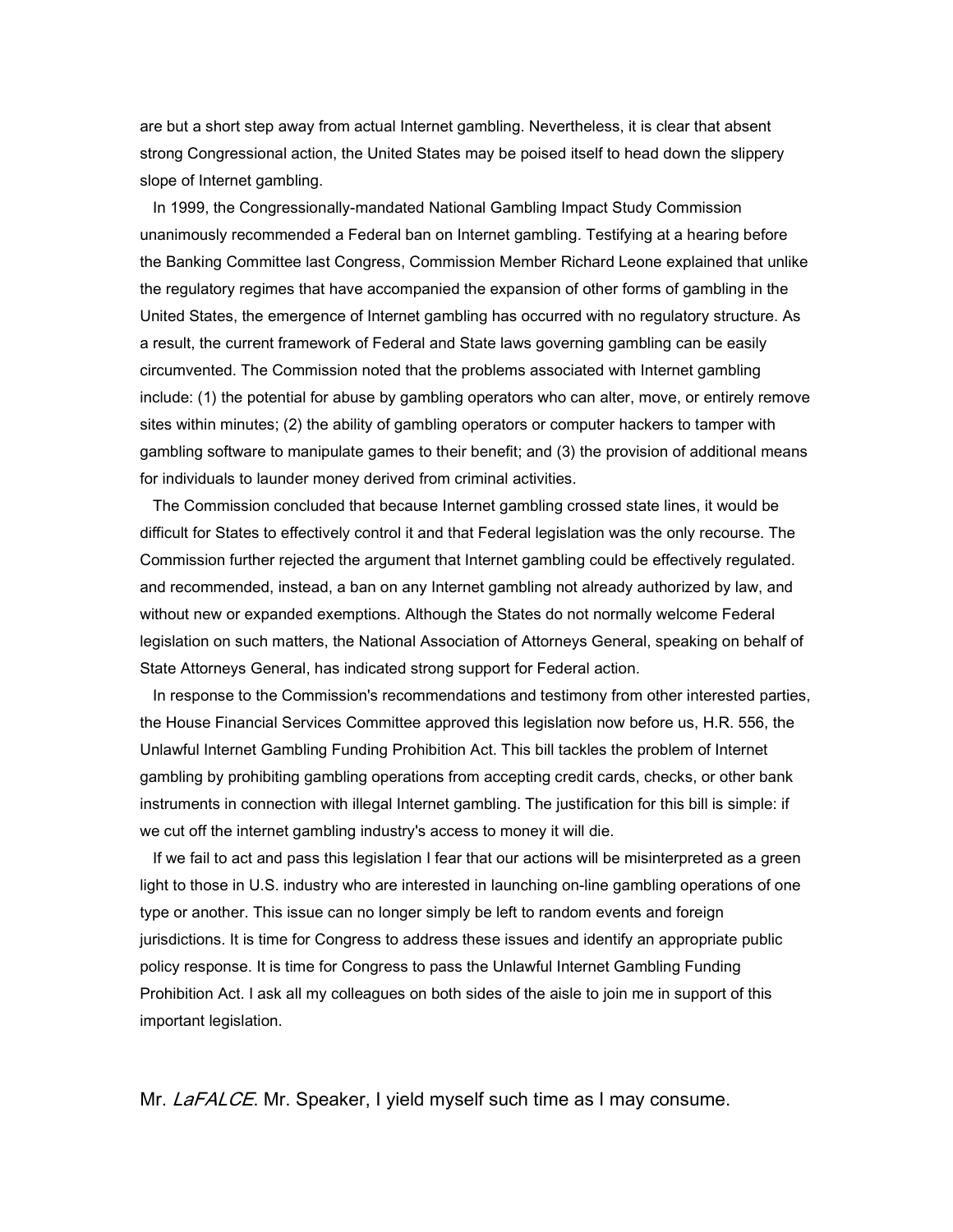Let me point out a little bit of history. In 1994, as chairman of the Committee on Small Business, I conducted some hearings into the problems of the proliferation of gambling across the United States of America. At that time I introduced a bill to create a national commission to study the impact of gambling. In the November elections we lost, and the chief cosponsor of my bill was the gentleman from Virginia (Mr. Wolf).

 In the next Congress the gentleman from Virginia became the chief sponsor of the bill, and I became the chief cosponsor. With his great leadership and the assistance of a good many groups, and most especially the Christian Coalition, we were able to get the commission enacted into law. It had a difficult time getting started, having members appointed who would give us the type of objective analysis we wanted, but finally it did render a report, and there was one specific provision that, as I recall, they were unanimous on, and that was the issue of Internet gambling.

 It has taken us a long time. As soon as they came out with that recommendation, I introduced a bill in the House that proceeded through the payment mechanism. The gentleman from Iowa (Mr. Leach) introduced a bill, too, that took slightly different approaches, although we were both going in exactly the same direction. The gentleman from Virginia (Mr. *Goodlatte*) has been magnificent over the years in pursuing it, especially in the Committee on the Judiciary and working with the religious organizations.

 Can we nitpick a bill? Sure we can. But as far as I am concerned, if this bill is not perfect, it is 99 percent close to perfect. It is pretty good. It is certainly as good as we are going to be able to pass, and it does block off Internet gambling at its source by going to the credit card, the debit card, any electronic funds transfer. This is a growing, growing problem.

 I hope, also, there are countless other problems in the United States of America associated with gambling, that we will have the courage to deal with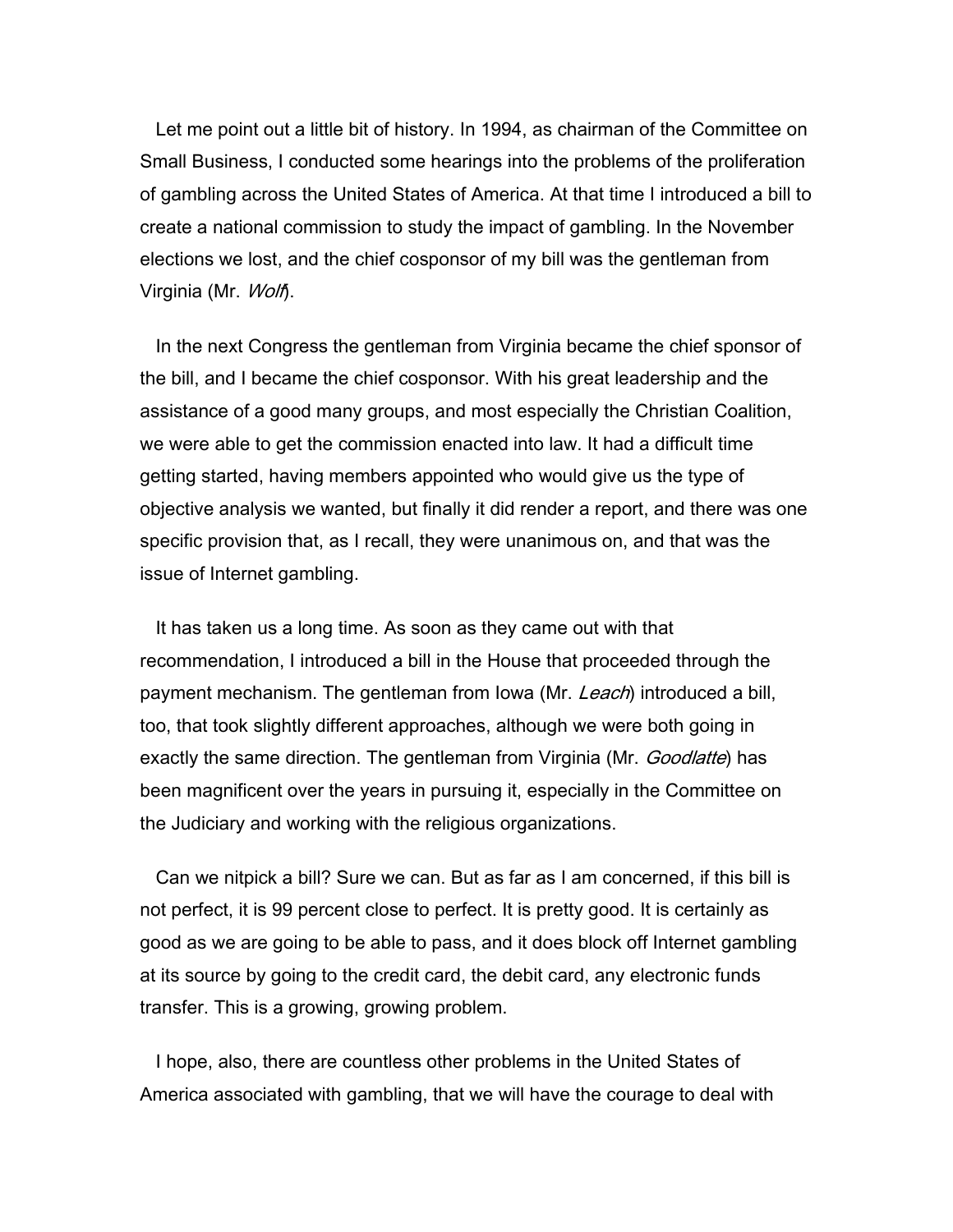those problems, because right now we have legalized gambling within about a half an hour drive of virtually any spot in the United States of America. So it is no longer an economic development tour. Now it is just a way of snaring people's discretionary money, and usually in preying upon people. It needs far more effective regulation than it is receiving from either the Federal or the State governments.

 We do not deal with all those problems here. We deal with one very, very narrow but large problem, and that is the problem of Internet gambling, not just because of the way it is preying on our youth, but because of the way it is being used for money laundering, the way it is being used for terrorist activity, et cetera, et cetera. This bill should be passed unanimously.

Mr. Speaker, I reserve the balance of my time.

 Mr. LEACH. Mr. Speaker, I yield 1 minute to the gentleman from Virginia (Mr. Wolf), one of the Congress' profoundest voices on moral issues, a great friend and a man I admire greatly.

(Mr. WOLF asked and was given permission to revise and extend his remarks.)

 Mr. WOLF. Mr. Speaker, I want to personally thank the gentleman from Iowa for staying with this and having the courage, and, as people back in Iowa ought to know, that because of him this thing is up.

I also thank the gentleman from New York (Mr. *LaFalce*), who unfortunately is going to be leaving us, the gentleman from Ohio (Mr.  $Ox/ey$ ) and the gentleman from Virginia (Mr. *Goodlatte*). Because of them this bill is here.

 To vote against this bill would be unbelievable. If anyone votes against this bill, I will not understand it. I just appreciate the gentleman from New York's comments on the critical nature with regard to the terrorism. The FBI has testified there is a huge potential for offshore gambling sites being used for money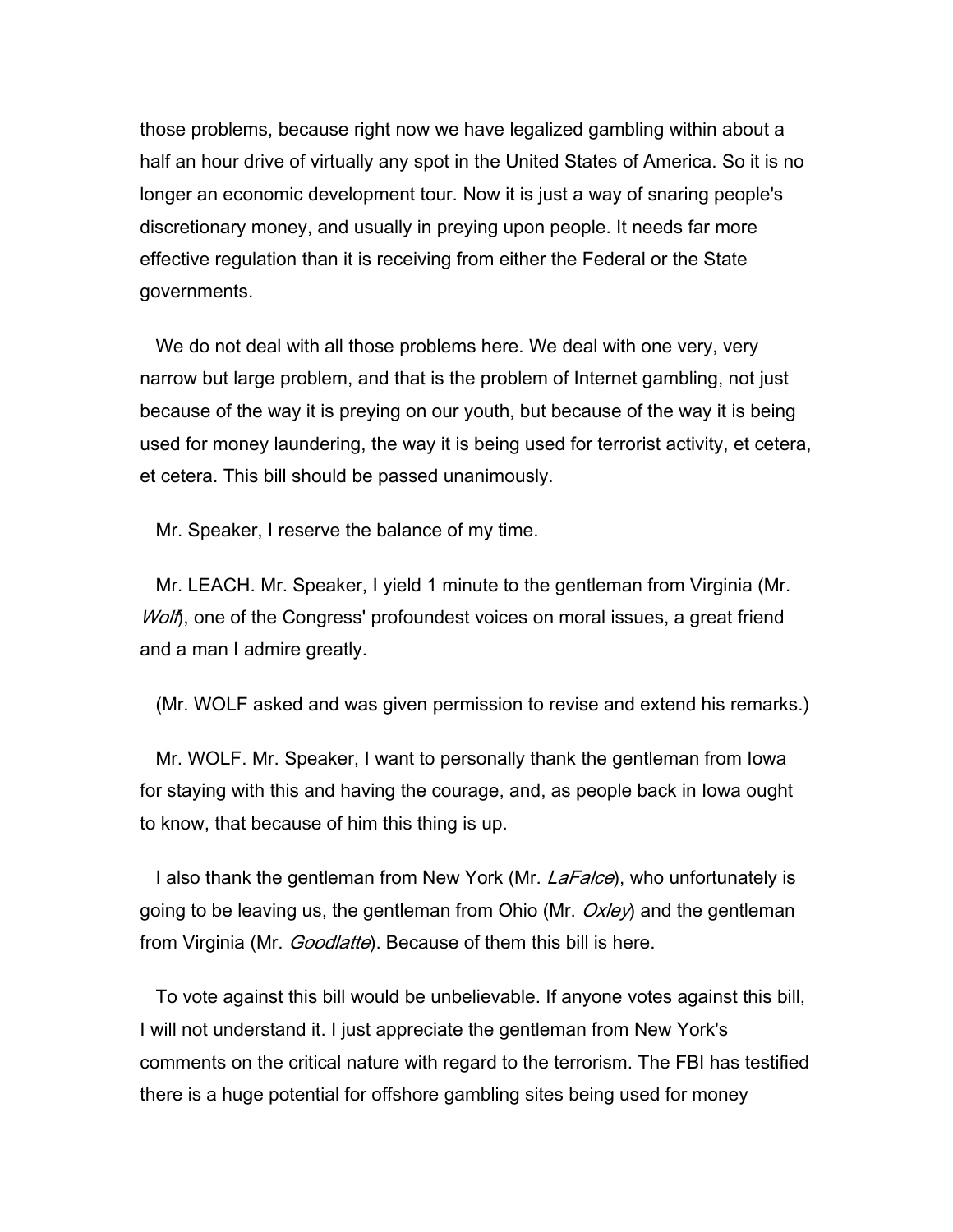laundering, for terrorist and criminal activities. We have said it. Terrorist and criminal activities.

Again, the gentleman from Iowa (Mr. Leach) should be thanked by everyone in the country. The gentleman from New York (Mr. *LaFalce*) should be thanked by everyone in the country, as should the gentleman from Ohio (Mr. Oxley) and the gentleman from Virginia (Mr. *Goodlatte*). They have made a difference and will save a lot of lives and will really put a stake in the heart with regard to terrorism.

• [Begin Insert]

 Mr. Speaker, I rise in strong support of H.R. 556 and want to commend my colleagues Jim

# [Page: H6846] GPO's PDF

*Leach, John LaFalce,* and *Mike Oxley* and Virginia colleague *Bob Goodlatte* for their partnership, their hard work and persistence to get this bill to the floor today.

 The legislation before us has at its heart the kind of consensus building and compromise that I believe can attract the level of support needed to pass this important measure to give law enforcement agencies the tools they need to stop the criminal activity associated with unlawful Internet gambling.

 In 1999, The National Gambling Impact Study Commission issued a report urging Congress to pass legislation ``prohibiting wire transfers to known Internet gambling sites, or to the banks that represent them.'' As the author of the legislation that established the Commission, I have maintained a keen interest in following through on its recommendations which included addressing the explosive growth in Internet gambling.

 According to the National Gambling Impact Study Commission, gambling on the Internet is especially enticing to youth, pathological gamblers, and criminals. There are currently no mechanisms in place to prevent youth--who make up the largest percentage of Internet users from using their parents' credit card numbers to register and set up accounts for use at Internet gambling sites.

 In addition, pathological gamblers may become easily addicted to online gambling because of the Internet's easy access, anonymity and instant results.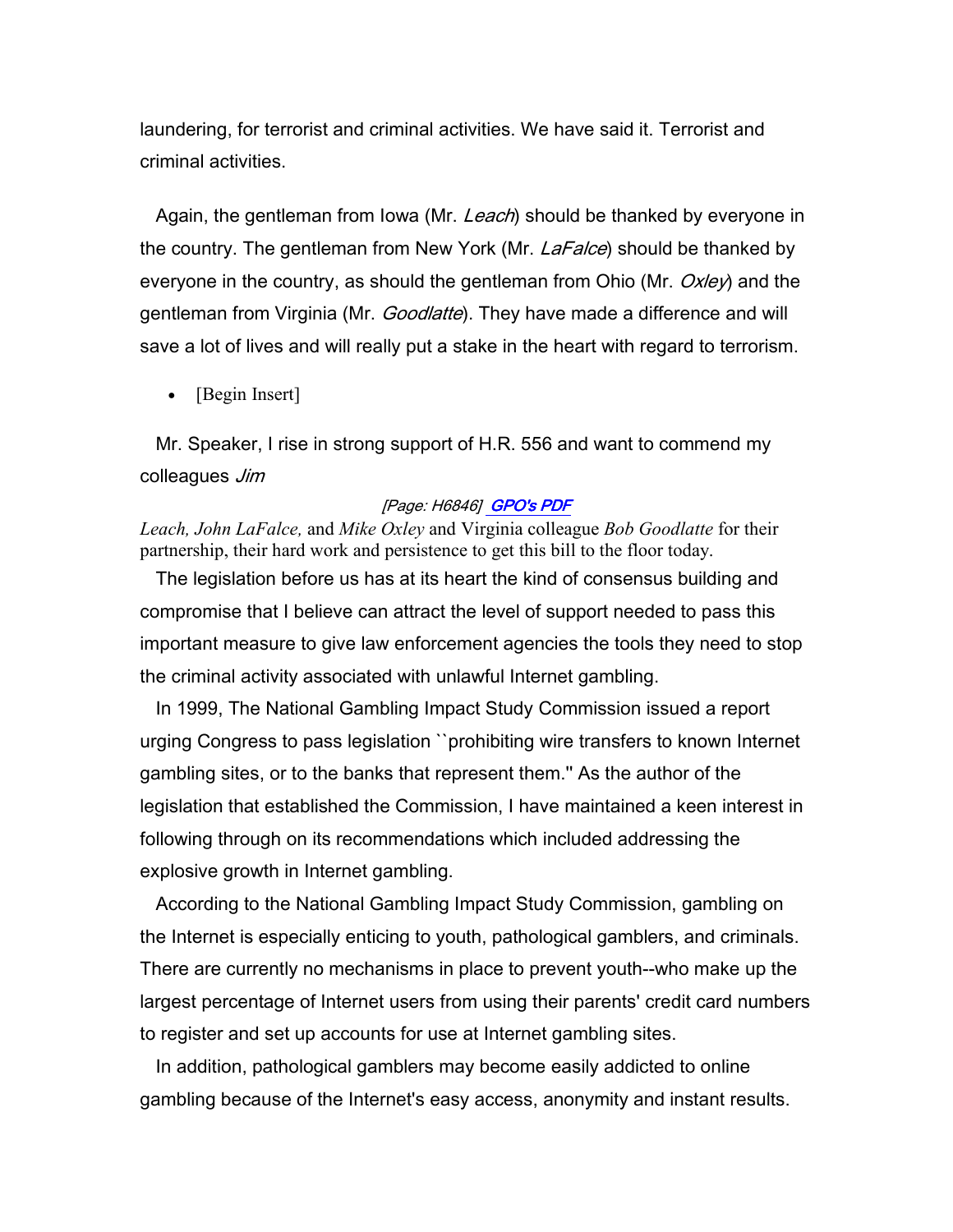Dr. Howard J. Shaffer, director of addiction studies at Harvard University, likens the Internet to new delivery forms of addictive drugs: ``As smoking crack cocaine changed the cocaine experience, I think electronics is going to change the way gambling is experienced.''

 Finally, Internet gambling can provide a nearly undetectable harbor for criminal enterprises. The anonymity associated with the Internet makes online gambling more susceptible to crime.

In 2001, Chairman LEACH and Chairman *Goodlatte* listened to the Commission's request and introduced two separate bills to fight illegal Internet gambling. Over the August recess, provisions from the two measures were combined into an amended version of H.R. 556, the Leach-LaFalce Internet Gambling Enforcement Act, which is before us today.

 This balanced compromise worked out between the Financial Services and Judiciary committees makes it a crime to accept payment for illegal Internet gambling transactions by credit card, check, or electronic funds transfer. Under the bill, banks and credit card companies would be required to block payments to Internet casinos and other illegal Internet gambling operations. As a testament to the fairness of this bill, it has attracted the support of the major issuers of credit cards including Bank of America, MBNA America, American Express, Citigroup, and Discover Financial Services, among others.

 The negative consequences of online gambling can be as detrimental to the families and communities of addictive gamblers as if a bricks and mortar casino were built right next door. Internet gambling is affiliated with a host of social ills, including gambling addiction, bankruptcy, divorce, and even suicide and just as with traditional forms of gambling, the costs must ultimately be borne by society.

 As the gambling commission noted, one of the most troubling aspects of Internet gambling is that many of those enticed into addictive online gambling behavior are school-aged children with no previous exposure to gambling. Internet gambling also has been linked to specific cases of corruption in professional and amateur sports.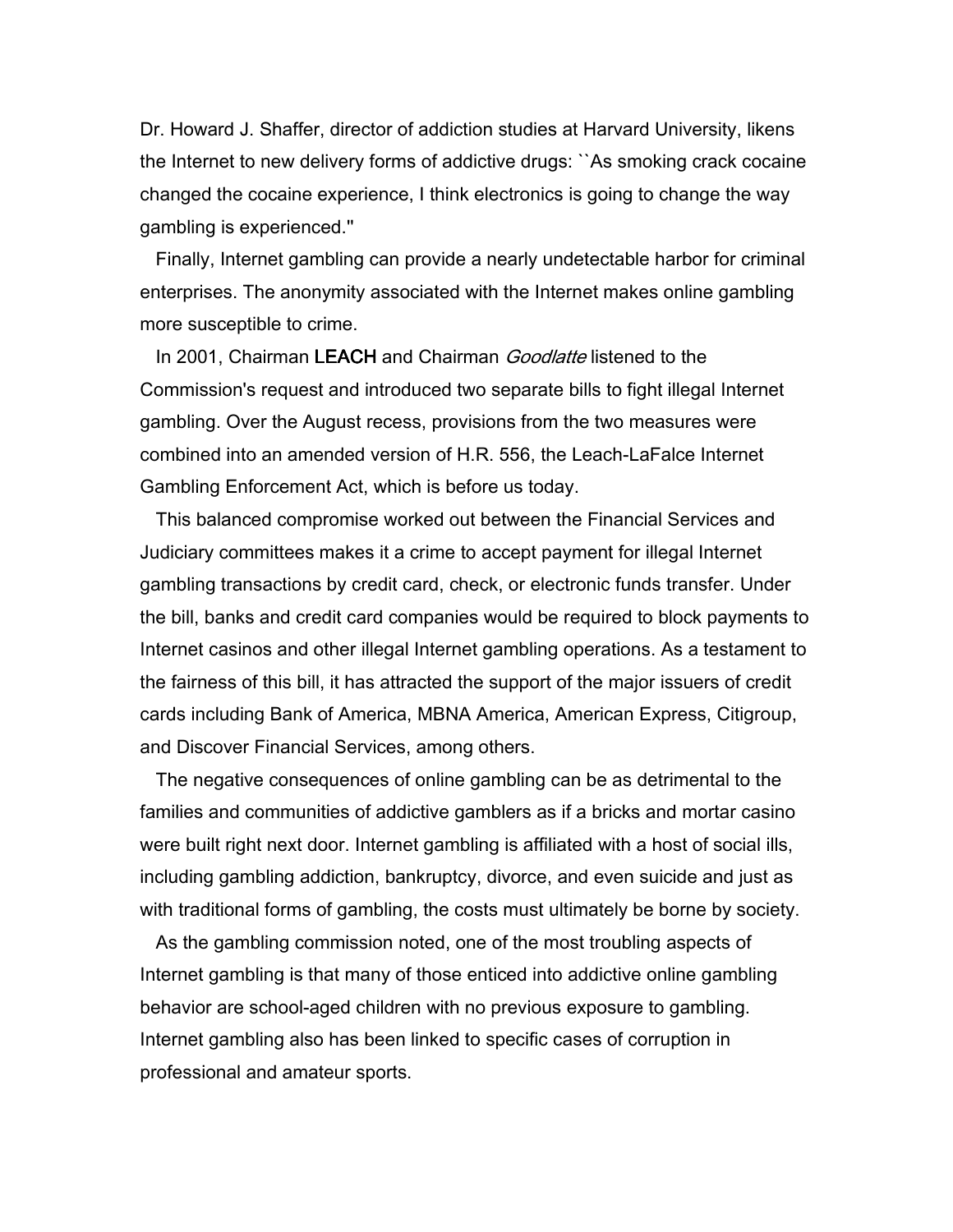As a result, H.R. 556 has been endorsed by a host of anti-gambling organizations, including the American Family Association, Christian Coalition of America, Concerned Women for America, Focus on the Family, Family Research Council, the Traditional Values Coalition, the National Collegiate Athletic Association, the National Football League and Major League Baseball, among others.

 There is one final and perhaps most critical issue that unlawful Internet gambling raises--Internet gambling has been linked by the FBI to organized crime and international money laundering.

 The FBI has testified that there is a huge potential for offshore gambling sites to be used for money laundering for terrorist and criminal activity. The FBI and law enforcement organizations including the Federal Law Enforcement Officers Association and the Fraternal Order of Police agree about the necessity for this legislation to thwart Internet gambling operators attempts to launder money and engage in terrorist and other illegal activities.

 Mr. Speaker, it is time for this Congress to address the growing problems associated with illegal Internet gambling. I urge a unanimous vote for H.R. 556, and again want to express my deep gratitude to Mr. LEACH, Mr. LAFALCE, Mr. OXLEY and Mr. GOODLATTE for their commitment and their work to pass this legislation.

• [End Insert]

Mr. LaFALCE. Mr. Speaker, I yield myself 30 seconds. I just want to point out that one of the individuals who was arrested and living in Lackawanna a few weeks or so ago was found to have expended \$89,000 at Casino Niagara in Niagara Falls, Canada. The Governor of the State of New York now has an application pending with the Department of the Interior to establish Indian gambling in Niagara Falls, New York. So these individuals would not have had to go to Canada if we are able to establish Indian gambling in Niagara Falls. They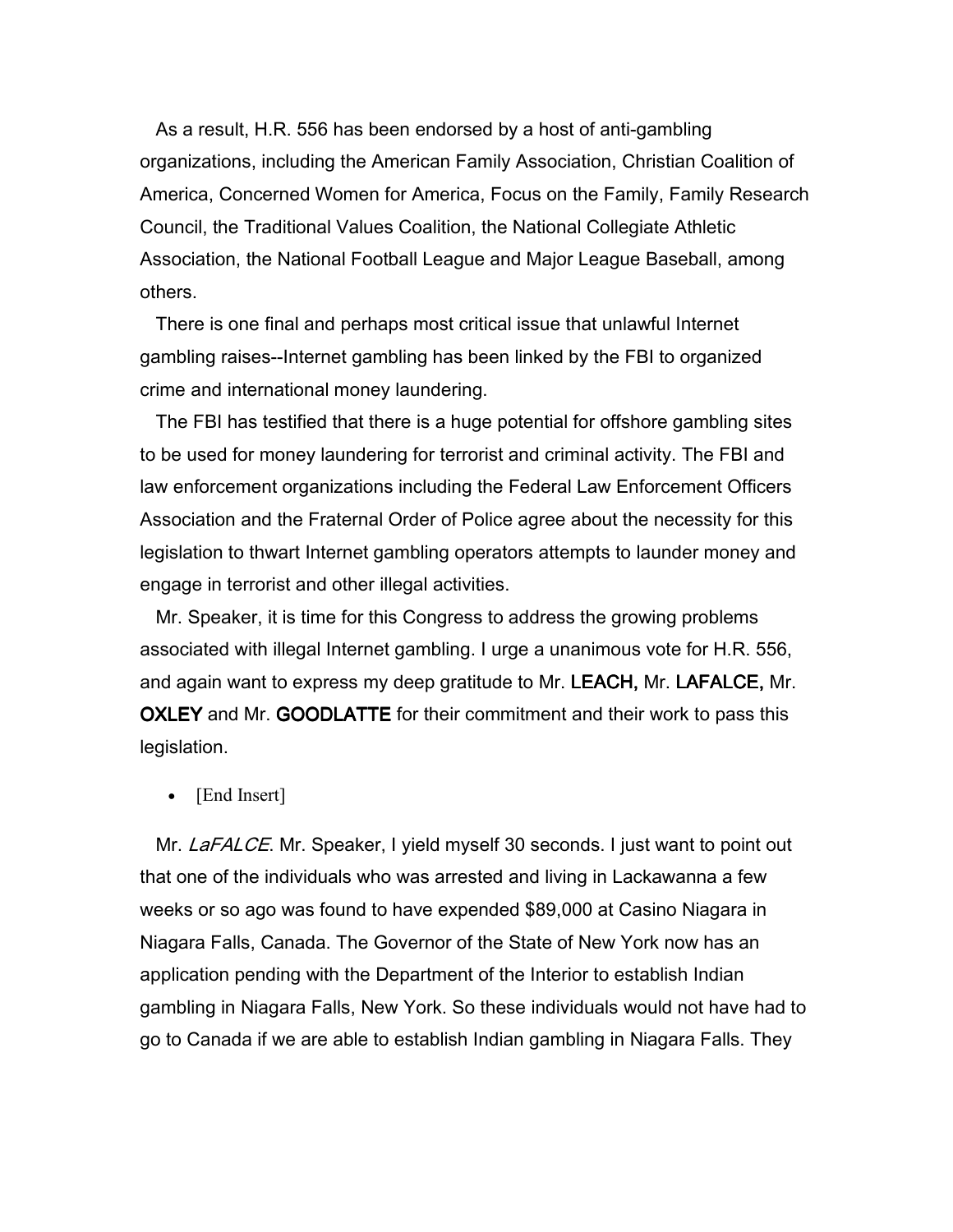would be able to go to Niagara Falls, New York, to do whatever they want with their money.

 Mr. LEACH. Mr. Speaker, I yield 3 minutes to the gentleman from Virginia (Mr. Goodlatte), who has worked harder on this issue and is more thoughtful on this subject than anyone in the history of the Congress.

Mr. LaFALCE. Mr. Speaker, I yield 1 minute to the gentleman from Virginia (Mr. Goodlatte).

(Mr. *GOODLATTE* asked and was given permission to revise and extend his remarks.)

 Mr. GOODLATTE. Mr. Speaker, I would like to start by thanking the gentleman from Iowa for yielding me this time and for his perseverance. I know that his work on this dates back a long time, including to when he was chairman of the Committee on Financial Services.

Likewise, I thank the gentleman from New York (Mr. *LaFalce*). He and I have had many conversations and have worked on this for a long time. I know his dedication to dealing with this problem.

Likewise, I thank the gentleman from Wisconsin (Mr. Sensenbrenner), and the gentleman from Texas (Mr. *Smith*) of the Committee on the Judiciary, and the gentleman from Ohio (Mr. *Oxley*), and the gentleman from Alabama (Mr. *Bachus*) of the Committee on Financial Services for their hard work on this as well.

 Mr. Speaker, just over 40 years ago, Attorney General Robert Kennedy in the midst of a fight in the war against organized crime sent legislation to Congress targeted at organized crime to crack down on gambling over telephone wires. That legislation was passed by the Congress, signed into law and has become commonly known as the Wire Act. However, because the Internet does not always travel over telephone wires, this law, which was written before the invention of the World Wide Web, has become outdated. Therefore, it is fitting that 40 years after enactment of the Wire Act and in the midst of a new war on terrorism, we are considering legislation to update the Wire Act to clarify the state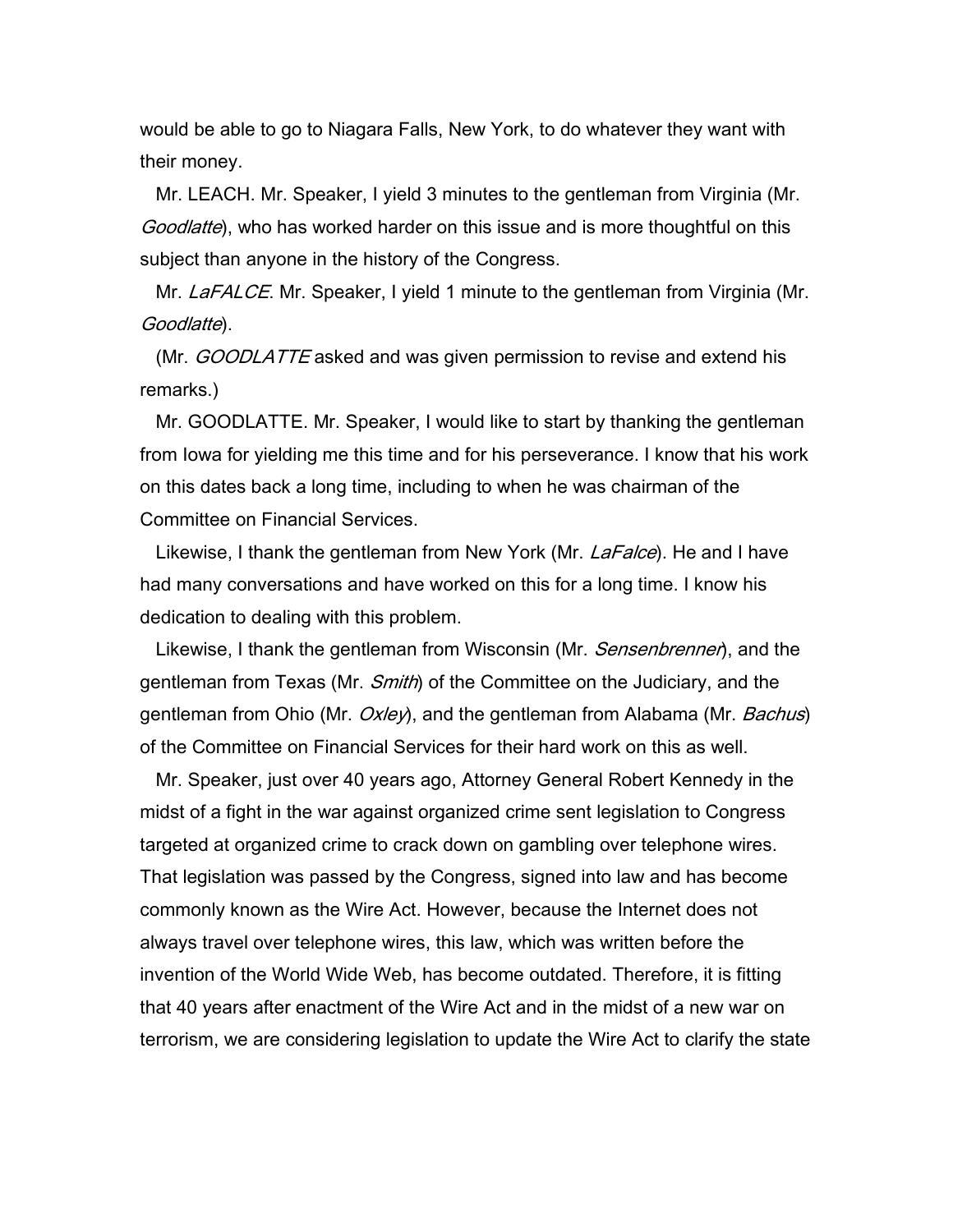of the law by bringing the current prohibition against wireline interstate gambling up to speed with the development of new technology.

# [Time: 16:30]

 I have long been a champion of the Internet and an advocate of limited government regulation of this new medium. However, that does not mean that the Internet should be a regulatory free zone or that our existing laws should not apply to the Internet. I think we can all agree that it would be very bad public policy to allow offline activity deemed criminal by States to be freely committed online and to go unpunished simply because we are reluctant to apply our laws to the Internet.

 Gambling on the Internet has become an extremely lucrative business. Numerous studies have charted the explosive growth of this industry, both by the increases in gambling Web sites available and via industry revenues.

 Almost all of the more than 1,400 Internet gambling sites are offshore. Why? Because they seek to evade the laws of this country. This bill is directly targeted at those scofflaws sucking billions of dollars out of this country who are unaccountable to the people who go online and place bets, not knowing whether they are going to get fair odds, not knowing whether they are even going to get paid. This indeed will be very effective, so I commend the gentlemen from Iowa and New York.

 Mr. Speaker, it adds three provisions from the Committee on the Judiciary bill, which was a tough bill and which I would love to see passed. But we have spent a long time juggling the interests of all of the various legal gambling organizations, and this approach is the right approach at this time, just targeting the offshore folks.

# [Page: H6847] **GPO's PDF**

 I want to explain to everybody these three provisions. They are very important and valuable additions to the Committee on Financial Services bill. First, there is a provision that will allow law enforcement to obtain the cooperation of Internet service providers to not only deal with the credit cards and other financial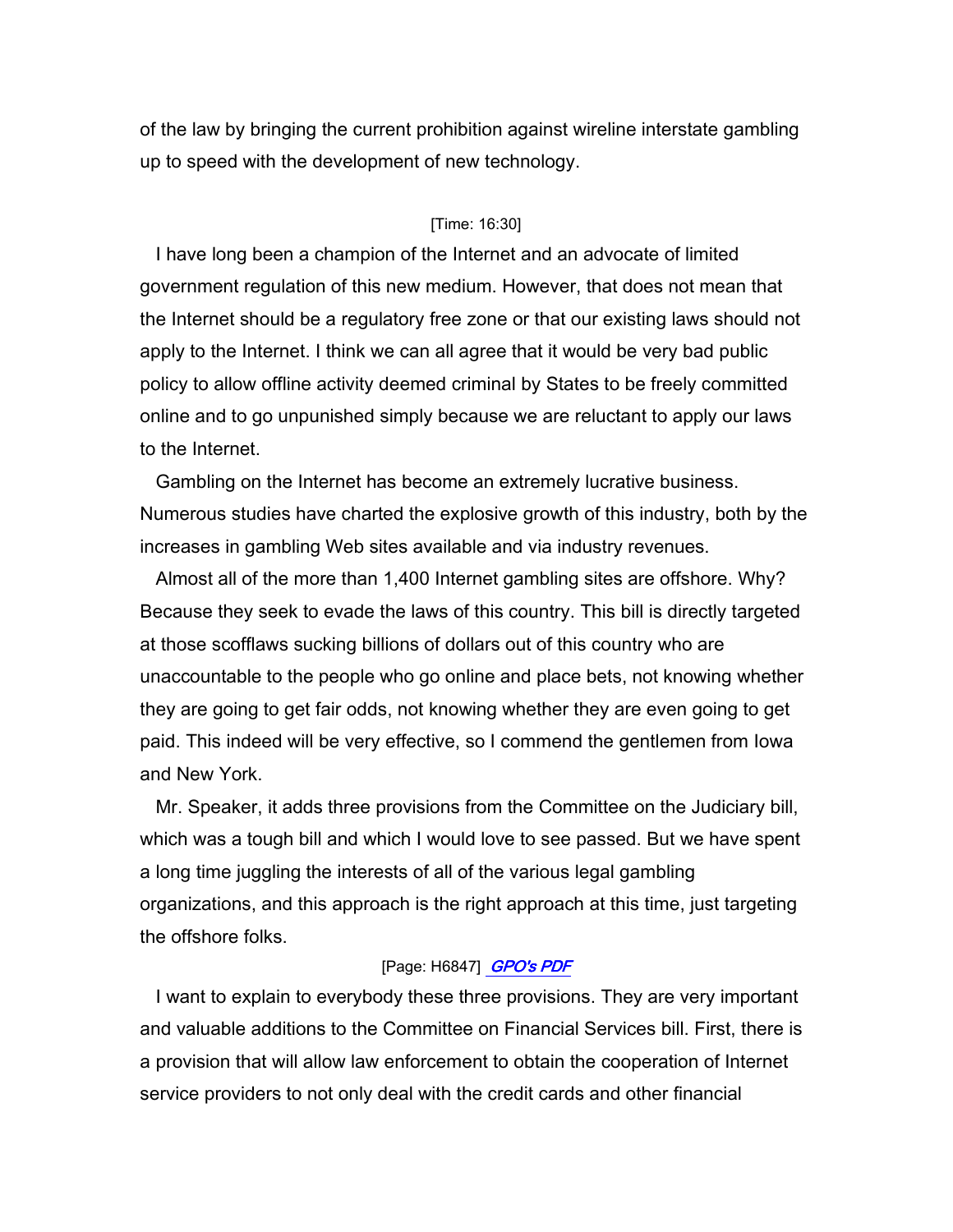transactions, but to require the taking down of those prolific ads on the Internet where you can click here and be at some offshore site. Those ads, if they are involving an entity that is engaged in illegal activity, will be subject to being taken down with a court order by the Internet service providers.

 Secondly, it increases the penalties for violating the Wire Act from 2 years to 5 years. Finally, it makes it clear, and this is vitally important, it makes it clear that despite the changes in technologies, these new technologies being deployed today do not bypass the Wire Act. It makes it clear that the Wire Act applies regardless of the technology.

So I urge my colleagues to support this fine legislation.

• [Begin Insert]

 A study by the research group Christiansen/Cumming Associates estimated that between 1997 and 1998, Internet gambling more than doubled, from 6.9 million to 14.5 million gamblers, with revenues doubling from \$300 million to \$651 million. More recently, Bear, Stearns & Co. Inc. reported that there were at that time as many as 1,400 gambling sites, up from 700 just a year earlier. Other estimates indicate that Internet gambling could soon easily become a \$10 billion a year industry.

 Almost all virtual betting parlors accepting bets from individuals in the United States have attempted to avoid the application of United States law by locating themselves offshore and out of our jurisdictional reach. These offshore, fly-bynight Internet gambling operators are unlicensed, untaxed and unregulated and are sucking billions of dollars out of the United States.

 The FBI and the Department of Justice have testified that Internet gambling serves as a vehicle for money laundering activities and can be exploited by terrorists to launder money.

 The negative consequences of online gambling can be as detrimental to the families and communities of addictive gamblers as if a bricks and mortar casino was built right next door. Online gambling can result in addiction, bankruptcy,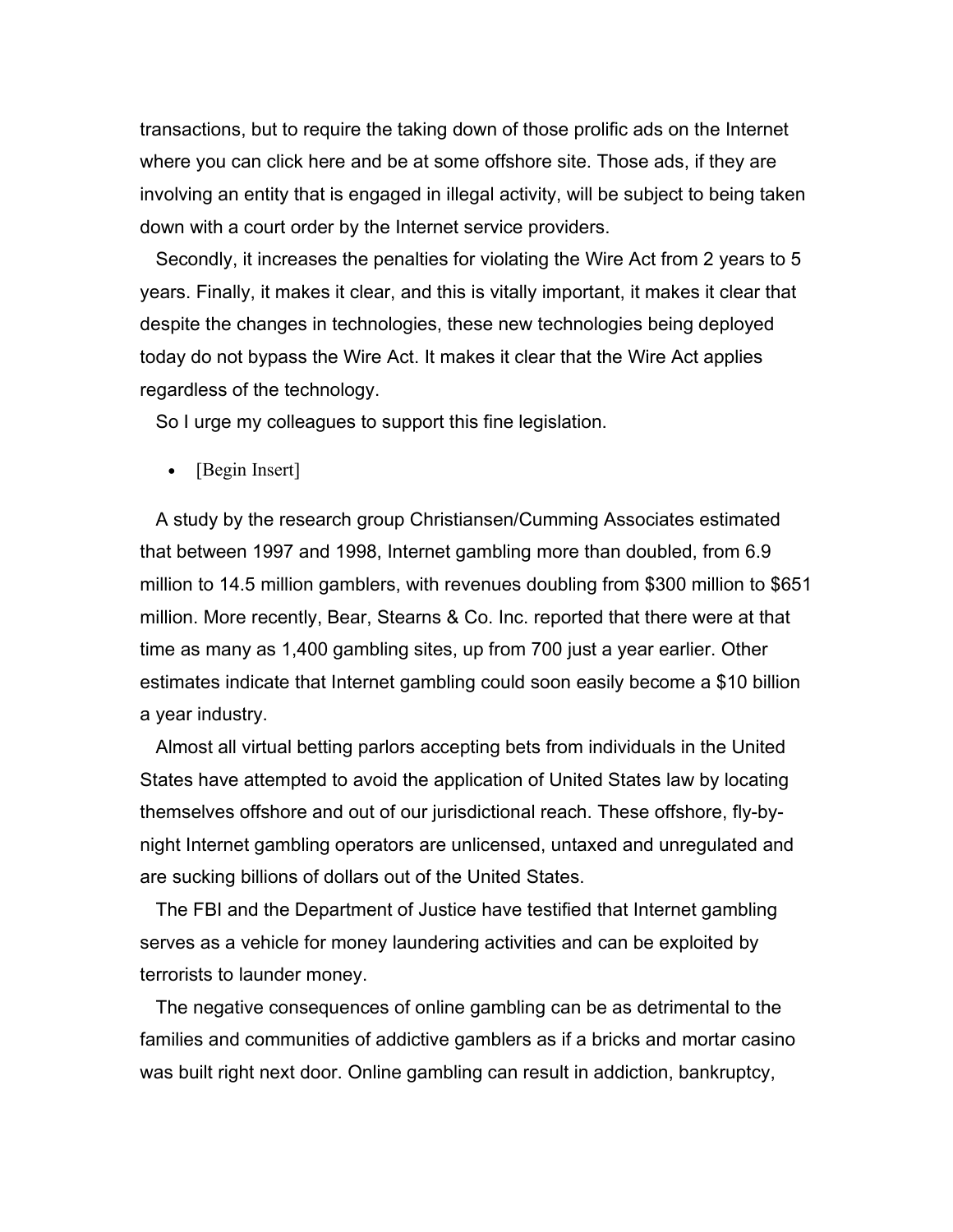divorce, crime, and moral decline just as with traditional forms of gambling, the costs of which must ultimately be borne by society.

 Internet gambling is especially enticing to youth, pathological gamblers, and criminals. There are currently no mechanisms in place to prevent youth--who make up the largest percentage of Internet users--from using their parents' credit card numbers to register and set up accounts for use at Internet gambling sites. In addition, pathological gamblers may become easily addicted to online gambling because of the Internet's easy access, anonymity and instant results. Dr. Howard J. Shaffer, director of addiction studies at Harvard, likens the Internet to new delivery forms of addictive drugs: ``As smoking crack cocaine changed the cocaine experience, I think electronics is going to change the way gambling is experienced.'' Finally, Internet gambling can provide a nearly undetectable harbor for criminal enterprises. The anonymity associated with the Internet makes online gambling more susceptible to crime.

 Gambling is currently illegal in the United States unless regulated by the States. As such, every state has gambling statutes to determine the type and amount of legal gambling permitted. With the development of the Internet, however, prohibitions and regulations governing gambling have been turned on their head. Since 1868, the federal government has enacted federal gambling statutes when a particular type of gambling activity has escaped the ability of states to regulate it. For over one hundred years, Congress has acted to assist states in enforcing their respective policies on gambling when developments in technology of an interstate nature, such as the Internet, have compromised the effectiveness of state gambling laws.

 The more than 1,400 gambling websites from the Caribbean and elsewhere are unlicensed, untaxed, and unregulated by any state, and thus violate all 50 state laws in which they are available. That is why state attorneys general, profamily/anti-gambling groups, professional and amateur sports leagues, and the Department of Justice all agree that federal legislation is needed to clarify federal law that offshore Internet gambling businesses are illegal.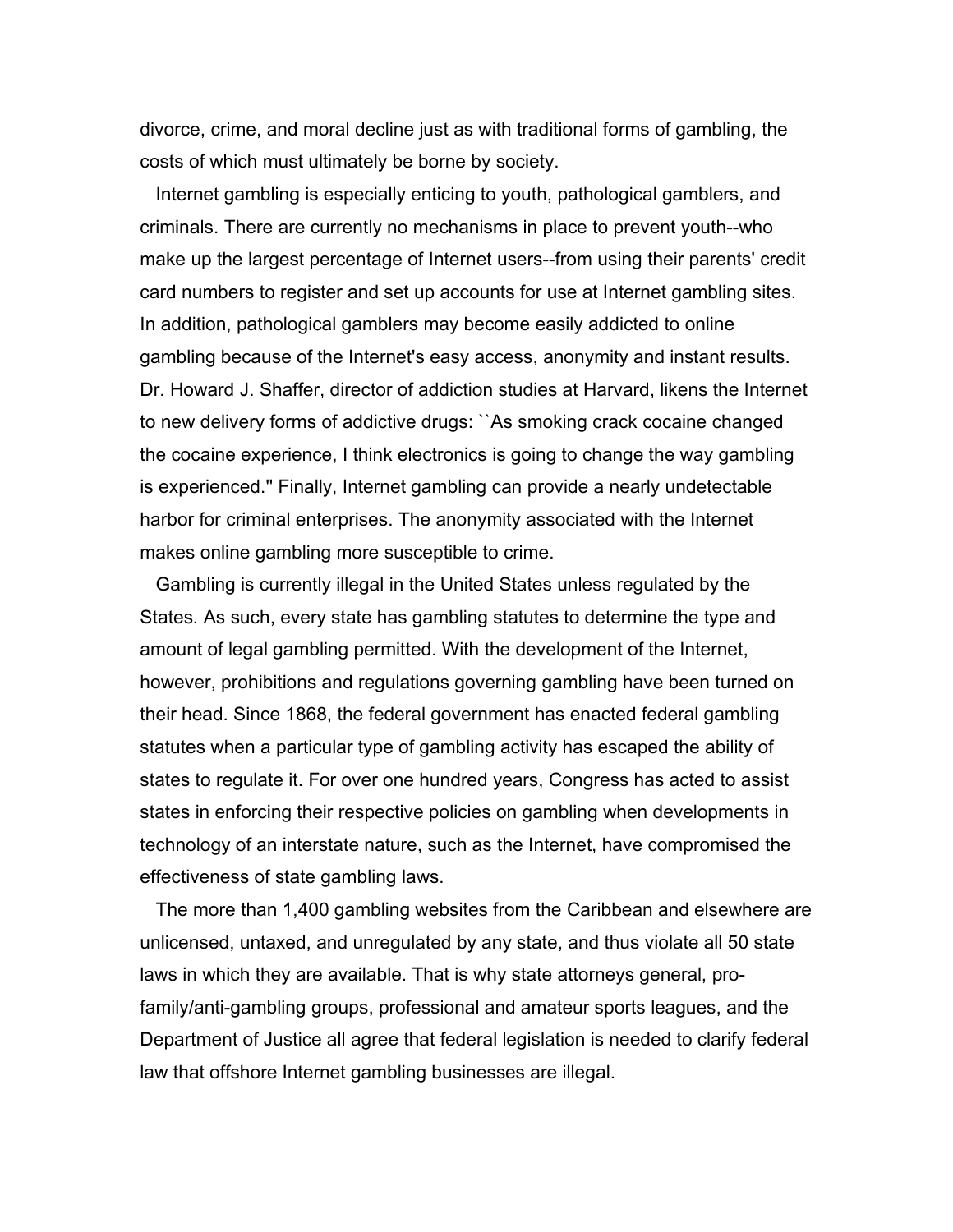The National Gambling Impact Study Commission recommended to Congress that federal legislation is needed to halt the expansion of Internet gambling and to prohibit wire transfers to known Internet gambling sites, or the banks who represent them.

 Under current federal law, it is unclear that using the Internet to operate a gambling business is illegal. The closest useful statute is the Wire Act which prohibits gambling over telephone wires. However, because the Internet does not always travel over telephone wires, the Wire Act, which was written well before the invention of the World Wide Web, has become outdated--it is not clear that it applies to the Internet at all.

H.R. 556, as amended by provisions in Internet gambling legislation I introduced, clarifies the state of the law by amending the Wire Act to bring the current promotion against wireline interstate gambling up to speed with the development of new technology. This provision settles the uncertainty about whether the Wire Act applies to the Internet and at the request of the Justice Department, makes the Wire Act technology neutral so that the law applies to both the telephone and the Internet.

 Language has also been included in H.R. 556 from my bill that provides for further cooperation between law enforcement and Interactive Computer Service Providers to combat illegal Internet gambling. This provision provides for ISPs to respond to injunctions to take down illegal gambling websites or websites containing hypertext links hosted by the ISP. The bill makes clear that such injunctions would issue only after the opportunity for a hearing, would specify the service to which the order applies, and provide enough information so that the interactive computer service could locate the site or hypertext link. As a result of striking this balance between the responsibilities of Internet companies and the needs of law enforcement, the bill has the support of the ISP community.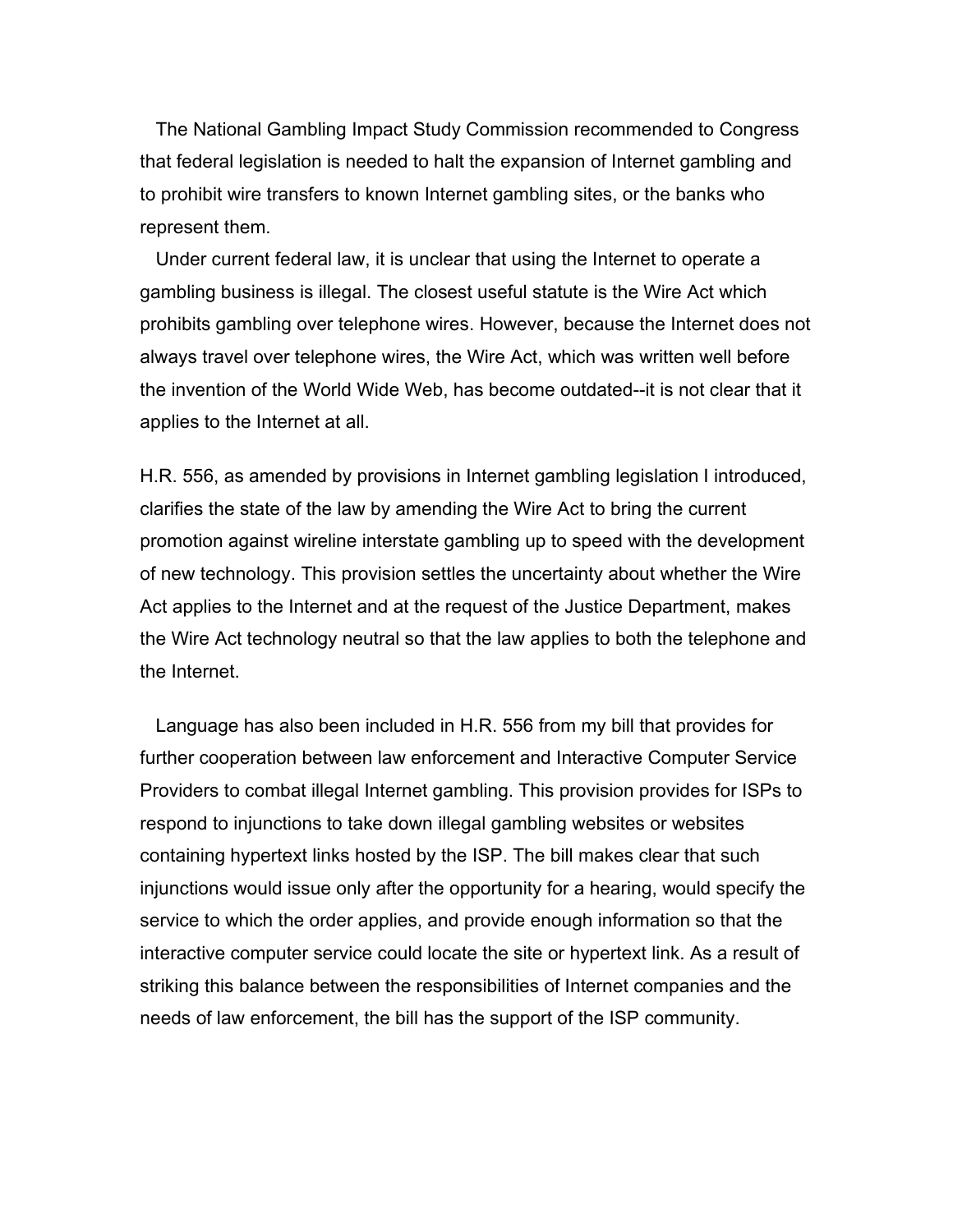As the National Gambling Impact Study Commission has documented, and Senate and House hearings have confirmed, Internet gambling is growing at an explosive rate. It evades existing anti-gambling laws, endangers children in the home, promotes compulsive gambling among adults, preys on the poor, and facilitates fraud. H.R. 556 will put a stop to this harmful activity before it spread further.

• [End Insert]

 Mr. LEACH. Mr. Speaker, if I could first inquire of my good friend, the gentleman from New York (Mr. *LaFalce*), we have two speakers and only 1 1/2 minutes remaining.

Mr. LaFALCE. Mr. Speaker, I yield 1 minute to the gentleman from Iowa (Mr. Leach).

Mr. LEACH. Mr. Speaker, I thank the gentleman from New York (Mr. *LaFalce*) for yielding me time.

Mr. Speaker, I yield 1 minute to the gentleman from Pennsylvania (Mr. Pitts), and I note that the gentleman has worked on this very assiduously and is a man of great dignity and respect.

 Mr. PITTS. Mr. Speaker, first of all, I want to thank and commend the gentleman from Iowa (Mr. Leach), the gentleman from Ohio (Mr. Oxley), the gentleman from Virginia (Mr. *Goodlatte*), and the gentleman from New York (Mr. LaFalce), and the other sponsors for developing and moving this important legislation.

 In the last couple of decades, gambling has exploded across this country, both legal and illegal forms of gambling. While many of us are concerned about legal gambling and its impact on society, this bill is about illegal gambling.

 The Internet has made it possible to gamble away your money to offshore criminals right from your bedroom. Millions of Americans send these crooks their money; and up until now, the States have been powerless to do anything about it. With this bill, we solve the problem. It may be impossible to keep illegal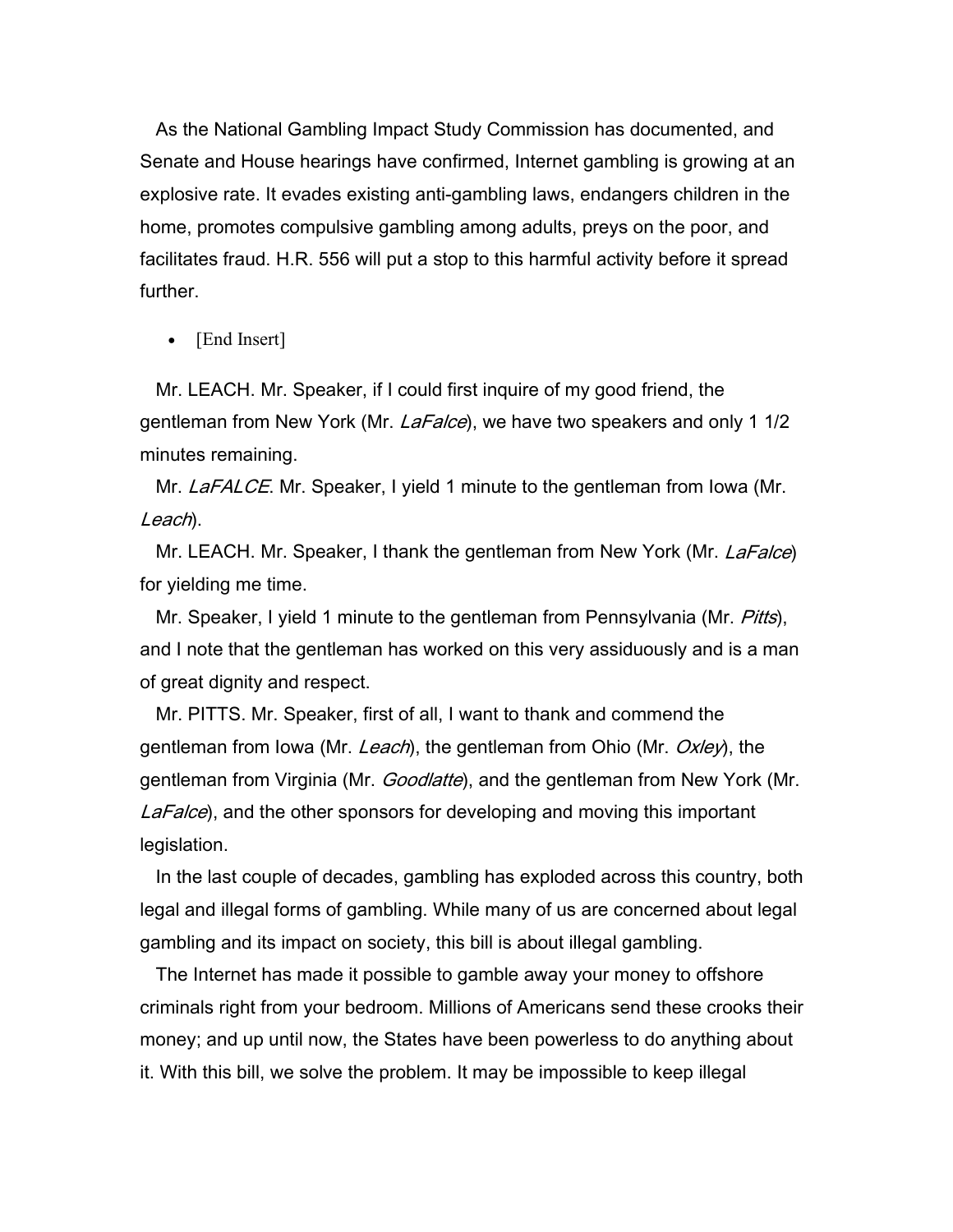gambling sites off the World Wide Web, but it is entirely possible to prevent American credit cards companies from completing these transactions that these crooks need to make their money, and that is what this bill does. It does nothing to roll back legal gambling in this country. This is entirely about activities that are already against the law and need to be stopped. Some Americans do not seem to have discretion not to do this; this will help keep the money out of the hands of illegal people running these gambling sites, and I urge my colleagues to support the bill.

 Mr. LEACH. Mr. Speaker, I yield 1 minute to the gentleman from Nebraska (Mr. Osborne), one of Congress's most unique and distinguished Members.

 Mr. OSBORNE. Mr. Speaker, I rise in support of H.R. 556. Like others, I would like to thank the gentleman from Iowa (Mr. Leach) for his work; the ranking member, the gentleman from New York (Mr. *LaFalce*); the gentleman from Virginia (Mr. *Goodlatte*); and others for their leadership.

# [Page: H6848] **GPO's PDF**

 The main reason I am here today is that I am really interested in young people, and I am interested in sports gambling; and of course, Internet gambling has really lead to an explosion of gambling of intercollegiate athletics, and that is one reason why the NCAA, the NFL, and Major League Baseball all support this legislation.

 College students often run up huge credit card debts on these sites, and this is involved with sports betting. According to the Federal Trade Commission, Internet gambling sites are advertising on Web pages normally visited by children. A child cannot gamble in a casino or race track or any other establishment because of age limits, but some young people are using parents or their own credit cards on these sites. One really alarming statistic I want to mention: it is estimated that 1.1 million adolescents between the ages of 12 and 18 are pathological gamblers. This is a higher percentage than adults by age group. Young people become addicted to alcohol, drugs, and gambling more quickly than adults because of psychological and physiological immaturity. So I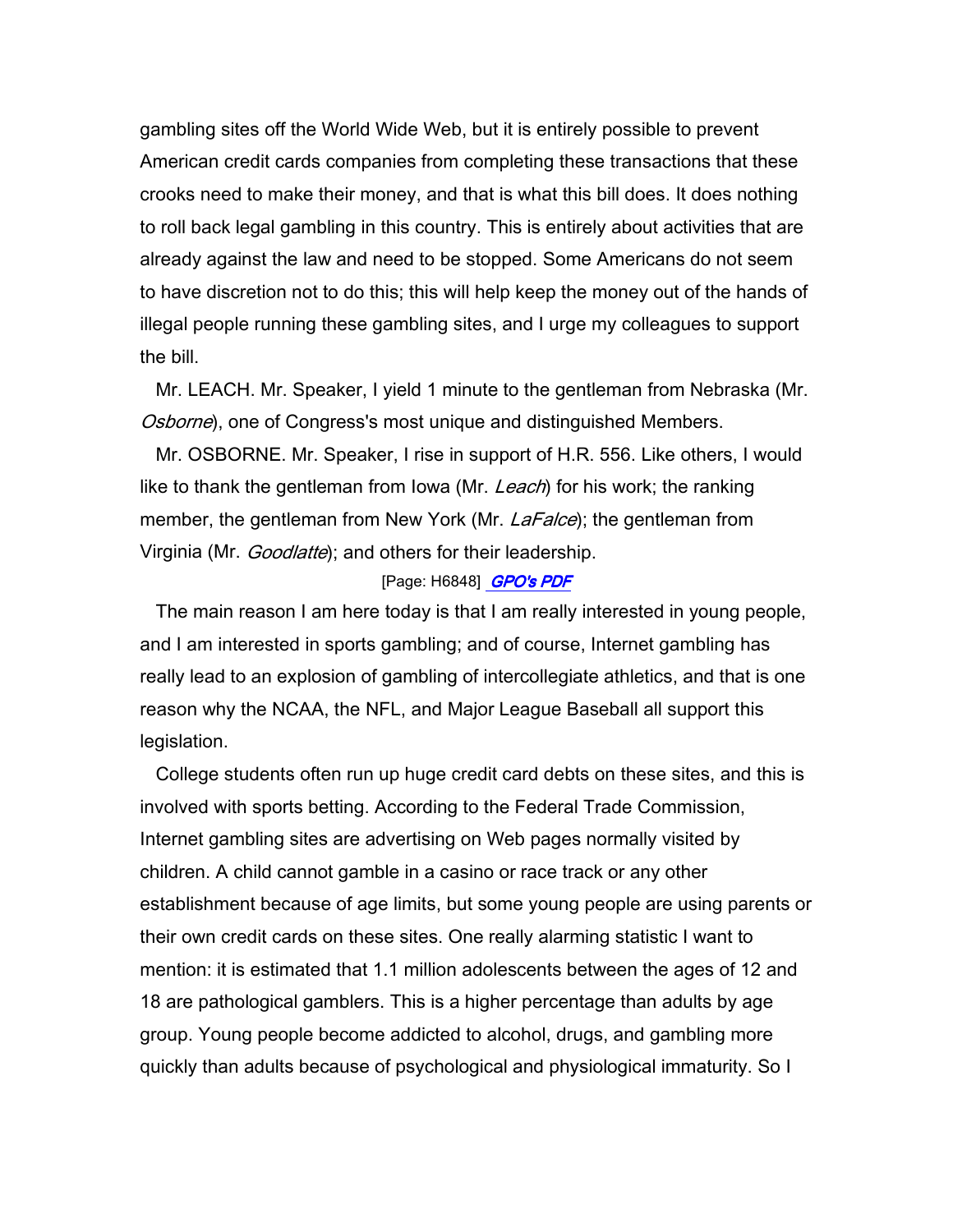believe this is especially pernicious and particularly dangerous; and I urge support of this important legislation.

Mr. LaFALCE. Mr. Speaker, I yield myself such time as I may consume. I think this is an extremely important bill. I think it is an extremely important bill for all Americans, but most especially for our youth who use computers every single day, hours and hours every day, and have countless, in the course of a week, dozens or hundreds of opportunities flashed in their face to engage in Internet gambling. They are flooded with credit cards that if they use them will extend their credit far beyond their capacity to pay, perhaps for the next 40, 50 years or so.

 There has been a growing tendency too of obtaining student loans to pay off credit card debt, credit card debt that has often been incurred during the course of Internet gambling. There is a difficulty. Student loans cannot be discharged in bankruptcy. So the lives of these students are at stake, and we can do something about it. We can follow the recommendation of the national commission. We can follow the recommendations of the various religious organizations across America, the various athletic associations across America. We can follow the recommendations of the police organizations across America. We can follow the recommendations and vote ``yes,'' or we could ignore them and flaunt them and vote ``no.''

Mr. Speaker, I yield back the balance of my time.

Mr. LEACH. Mr. Speaker, I yield myself such time as I may consume.

 Let me just conclude by thanking, if I can, the gentleman from New York (Mr. LaFalce) and all of the others who have led this charge. I will just conclude with one observation. Gambling alone leads too easily to addiction. It leads to a situation where fathers lose their homes, mothers their families, students access to college and, in far too many instances, violence to the person and to their friends. This is a family issue. It is a national issue. We must act. I urge its adoption.

• [Begin Insert]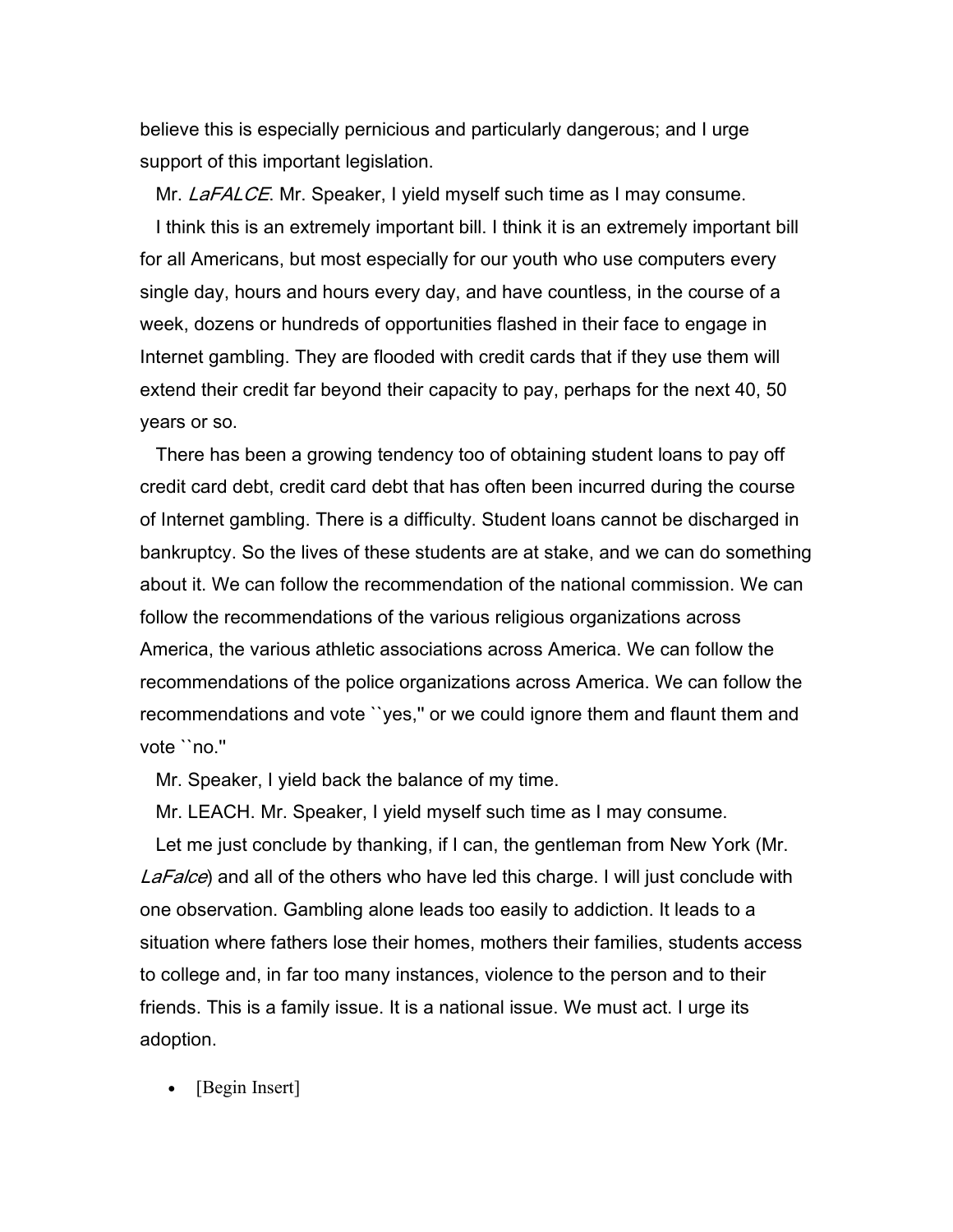Mr. BACA. Mr. Speaker, I oppose H.R. 556, the Unlawful Internet Gambling Funding Prohibition Act. Although this bill is entitled a ``prohibition'' act, it is really an authorization act. Section 3 of the bill provides a carve-out for transactions with businesses licensed or authorized by States. It provides exemptions that, in essence, would allow States to license new Internet gaming operations for lotteries, horse tracks, and corporate gambling operations. The House Judiciary Committee rejected a similar provision in July when it adopted an amendment to delete all authorizations for interstate Internet gaming.

 Although the bill grants States these exemptions, it does not provide Tribal governments with the same exemptions. I would not be standing here today, in opposition to this bill, if there were a flat prohibition on internet gaming. But that is not what this bill does.

 The bill gives an advantage to private gaming enterprises. It does not treat tribal governments as equals. Just when we think that the centuries of mistreatment and discrimination are ending, something comes up to show us that they haven't. We are learning that the more things change, the more they stay the same.

 Once again, Congress is trying put tribal governments at a disadvantage. And once against, I will stand up and defend the sovereignty of tribal governments! I will stand up and make sure that our government lives up to its trust responsibility!

 Gaming provides the financial resources that tribes need to survive and to bring economic development to their people. It provides the resources that tribal governments need to provide health, education and hope to their people. It is the lifeblood of our Native American brothers and sisters! I will not stand by and watch as Congress puts tribes behind the eight-ball.

I urge my colleagues to vote ``no'' on H.R. 556.

 Mr. PAUL. Mr. Speaker, H.R. 556 limits the ability of individual citizens to use bank instruments, including credit cards or checks, to finance Internet gambling.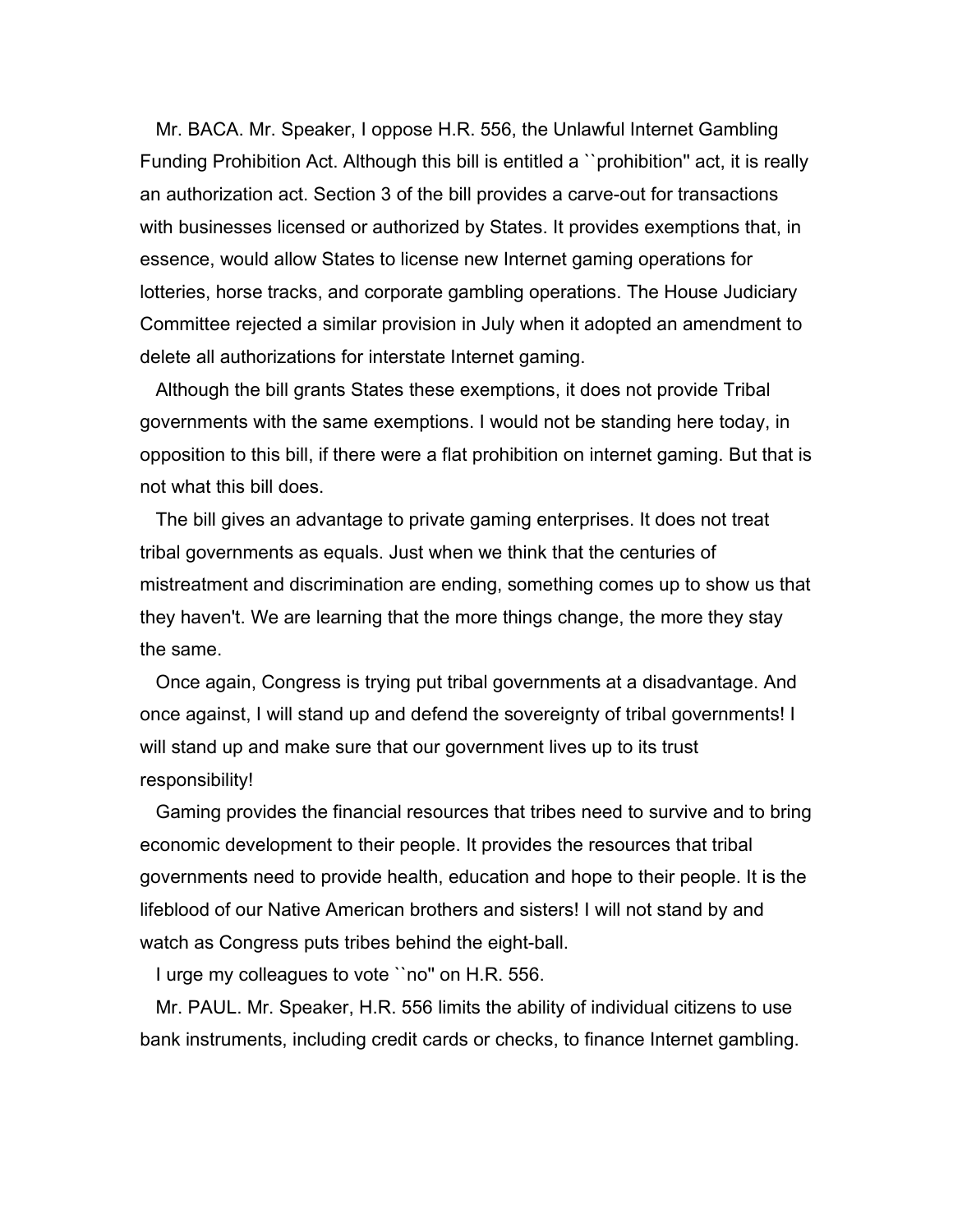This legislation should be rejected by Congress since the federal government has no constitutional authority to ban or even discourage any form of gambling.

 In addition to being unconstitutional, H.R. 556 is likely to prove ineffective at ending Internet gambling. Instead, this bill will ensure that gambling is controlled by organized crime. History, from the failed experiment of prohibition to today's futile ``war on drugs,'' shows that the government cannot eliminate demand for something like Internet gambling simply by passing a law. Instead, H.R. 556 will force those who wish to gamble over the Internet to patronize suppliers willing to flaunt the ban. In many cases, providers of services banned by the government will be members of criminal organizations. Even if organized crime does not operate Internet gambling enterprises their competitors are likely to be controlled by organized crime. After all, since the owners and patrons of Internet gambling cannot rely on the police and courts to enforce contracts and resolve other disputes, they will be forced to rely on members of organized crime to perform those functions. Thus, the profits of Internet gambling will flow into organized crime. Furthermore, outlawing an activity will raise the price vendors are able to charge consumers, thus increasing the profits flowing to organized crime from Internet gambling. It is bitterly ironic that a bill masquerading as an attack on crime will actually increase organized crime's ability to control and profit from Internet gambling.

 In conclusion, Mr. Speaker, H.R. 556 violates the constitutional limits on federal power. Furthermore, laws such as H.R. 556 are ineffective in eliminating the demand for vices such as Internet gambling; instead, they ensure that these enterprises will be controlled by organized crime. Therefore I urge my colleagues to reject H.R. 556, the Internet Gambling Prohibition Act.

• [End Insert]

Mr. Speaker, I yield back the balance of my time.